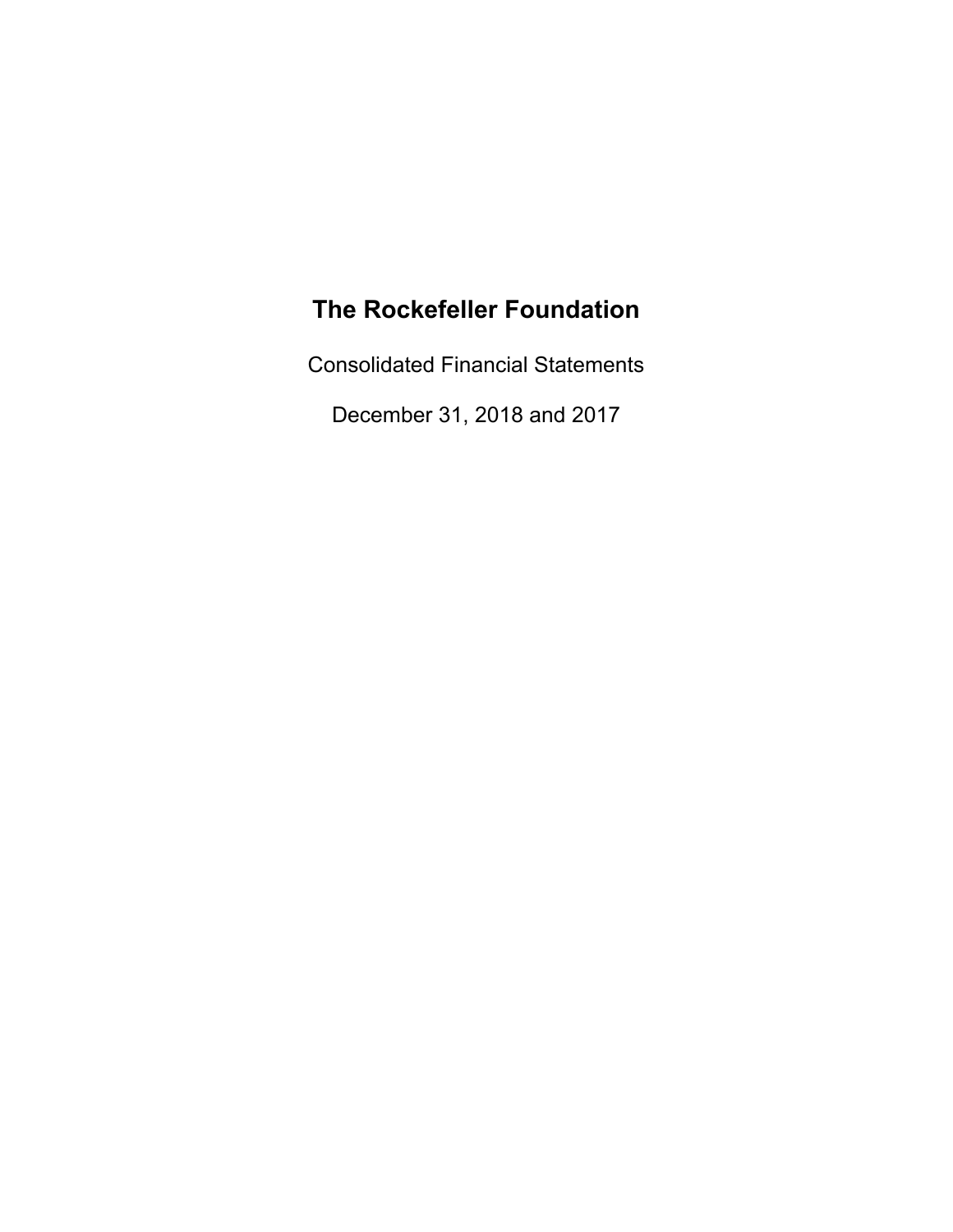

#### **Independent Auditors' Report**

# **Board of Trustees The Rockefeller Foundation**

We have audited the accompanying consolidated financial statements of The Rockefeller Foundation (the "Foundation"), which comprise the consolidated statements of financial position as of December 31, 2018 and 2017, and the related consolidated statements of activities and cash flows for the years then ended, and the consolidated statement of functional expenses for the year ended December 31, 2018, and the related notes to the consolidated financial statements.

### *Management's Responsibility for the Financial Statements*

Management is responsible for the preparation and fair presentation of these consolidated financial statements in accordance with accounting principles generally accepted in the United States of America; this includes the design, implementation, and maintenance of internal control relevant to the preparation and fair presentation of consolidated financial statements that are free from material misstatement, whether due to fraud or error.

### *Auditors' Responsibility*

Our responsibility is to express an opinion on these consolidated financial statements based on our audits. We conducted our audits in accordance with auditing standards generally accepted in the United States of America. Those standards require that we plan and perform the audit to obtain reasonable assurance about whether the consolidated financial statements are free from material misstatement.

An audit involves performing procedures to obtain audit evidence about the amounts and disclosures in the consolidated financial statements. The procedures selected depend on the auditor's judgment, including the assessment of the risks of material misstatement of the consolidated financial statements, whether due to fraud or error. In making those risk assessments, the auditor considers internal control relevant to the entity's preparation and fair presentation of the consolidated financial statements in order to design audit procedures that are appropriate in the circumstances, but not for the purpose of expressing an opinion on the effectiveness of the entity's internal control. Accordingly, we express no such opinion. An audit also includes evaluating the appropriateness of accounting policies used and the reasonableness of significant accounting estimates made by management, as well as evaluating the overall presentation of the financial statements.

We believe that the audit evidence we have obtained is sufficient and appropriate to provide a basis for our audit opinion.

PKF O'Connor Davies, LLP is a member firm of the PKF International Limited network of legally independent firms and does not accept any responsibility or liability for the actions or inactions on the part of any other individual member firm or firms.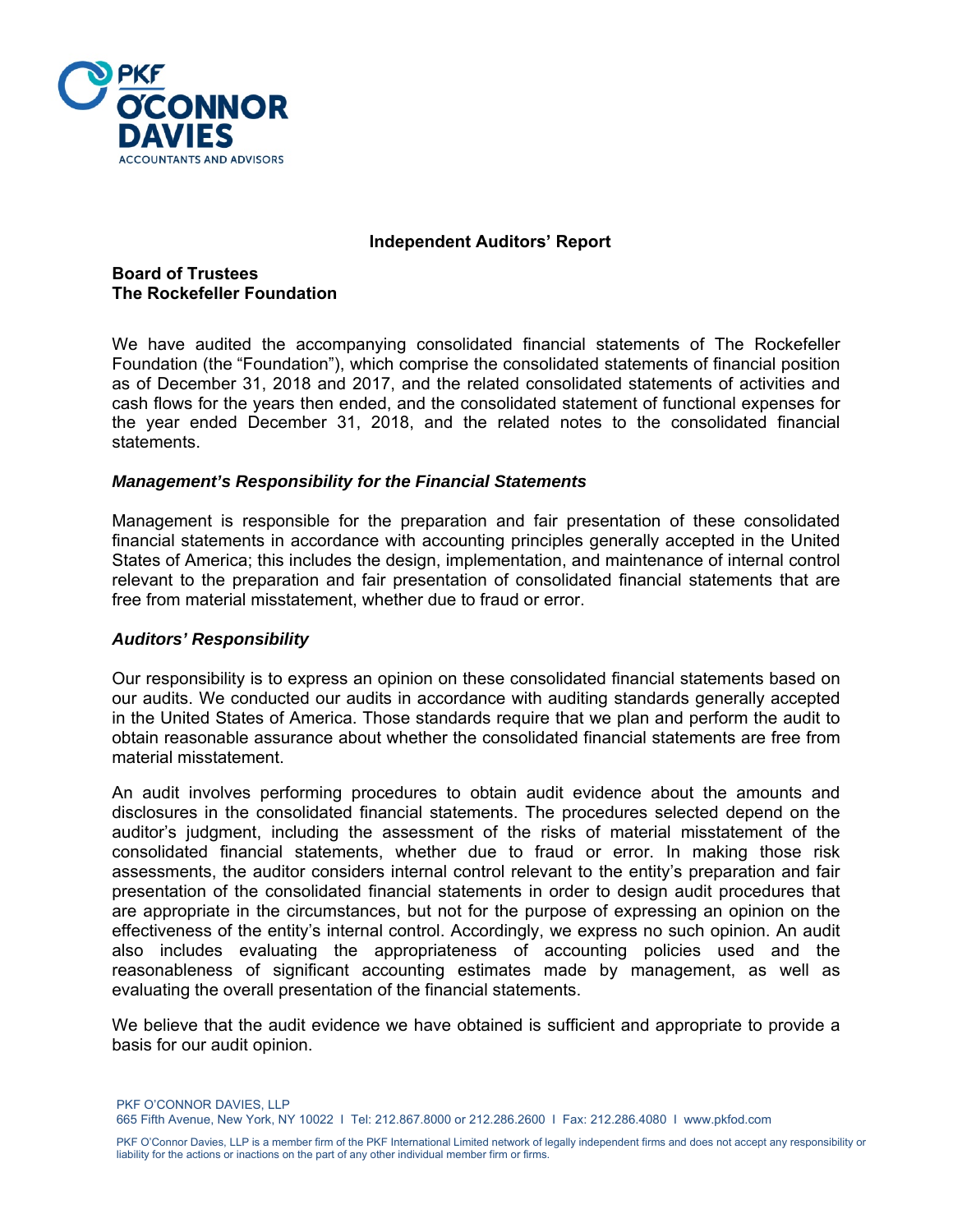**The Board of Trustees The Rockefeller Foundation**  Page 2

# *Opinion*

In our opinion, the consolidated financial statements referred to above present fairly, in all material respects, the financial position of The Rockefeller Foundation, as of December 31, 2018 and 2017, and the changes in its net assets and its cash flows for the years then ended in accordance with accounting principles generally accepted in the United States of America.

### *Change in Accounting Principle*

As discussed in note 2 to the financial statements, during the year ended December 31, 2018 the Foundation adopted new accounting guidance resulting in a change in the manner in which it presents net assets and reports certain aspects of its financial statements. Our opinion is not modified with respect to this matter.

PKF O'Connor Davies, LLP

June 17, 2019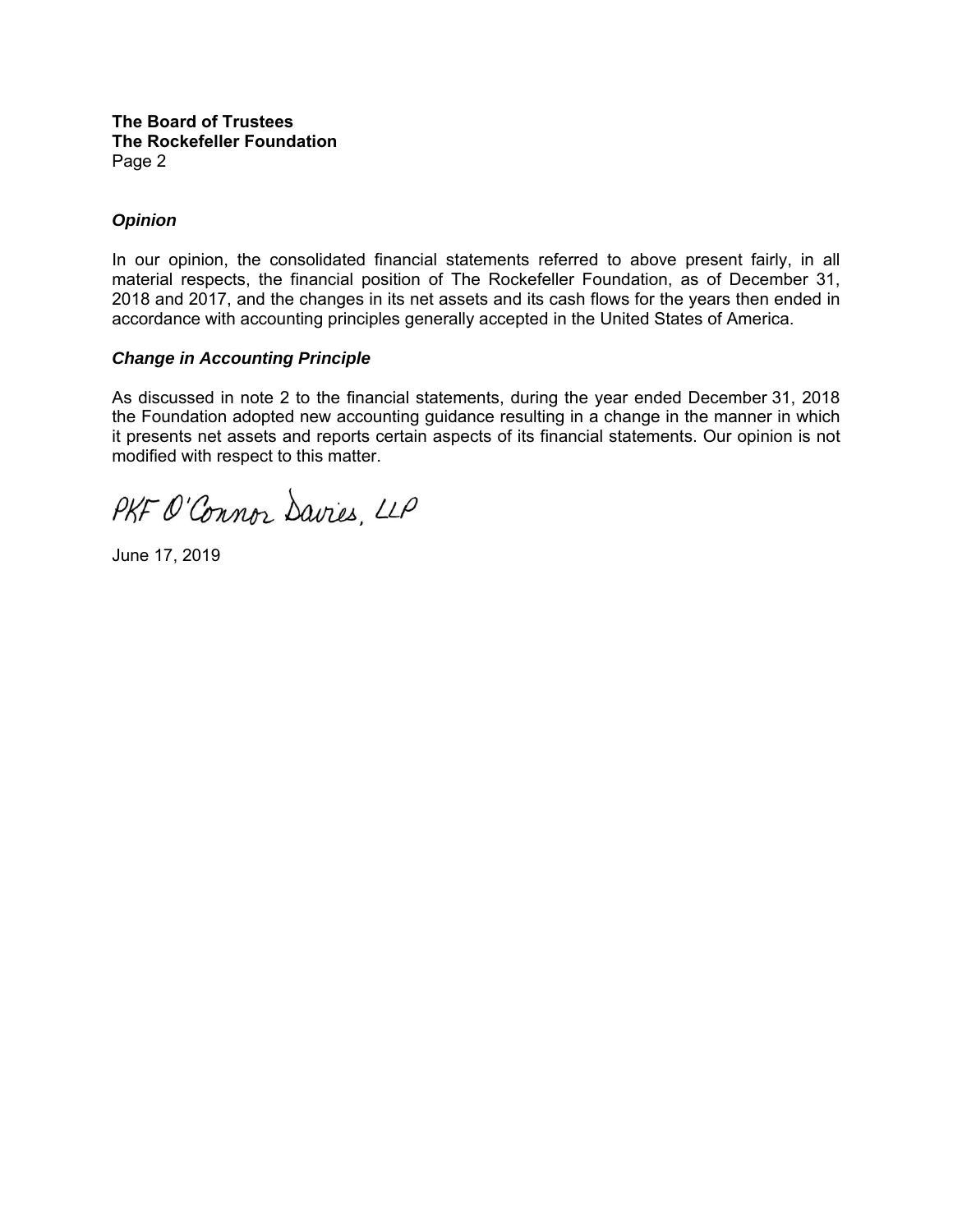# Consolidated Statements of Financial Position (Amounts in thousands)

|                                                         | December 31 |             |    |             |
|---------------------------------------------------------|-------------|-------------|----|-------------|
|                                                         |             | 2018        |    | 2017        |
| <b>ASSETS</b>                                           |             |             |    |             |
| Cash and cash equivalents                               | \$          | 14,244      | \$ | 13,187      |
| Redemptions, dividends, interest, and other receivables |             | 499         |    | 404         |
| Prepaid Federal excise and unrelated                    |             |             |    |             |
| business income taxes                                   |             | 2,372       |    | 3,041       |
| Investments                                             |             | 4,362,636   |    | 4,436,078   |
| Program related investments                             |             | 32,382      |    | 24,718      |
| Property, furniture, fixtures and equipment, net        |             | 9,462       |    | 10,834      |
| Prepaid pension cost                                    |             | 22,184      |    | 21,596      |
| Interest rate swap asset                                |             | 93          |    | 12          |
| <b>Total Assets</b>                                     |             | \$4,443,872 |    | \$4,509,870 |
| <b>LIABILITIES AND NET ASSETS</b><br>Liabilities        |             |             |    |             |
| Accounts payable and accrued expenses                   | \$          | 8,006       | \$ | 8,227       |
| Grants payable                                          |             | 68,333      |    | 129,914     |
| Term loan payable                                       |             | 8,362       |    | 10,093      |
| Deferred federal excise tax                             |             | 16,294      |    | 21,439      |
| Postretirement benefit obligation                       |             | 21,404      |    | 21,968      |
| <b>Total Liabilities</b>                                |             | 122,399     |    | 191,641     |
| Net assets without donor restrictions                   |             | 4,321,473   |    | 4,318,229   |
| <b>Total Liabilities and Net Assets</b>                 |             | 4,443,872   | S  | 4,509,870   |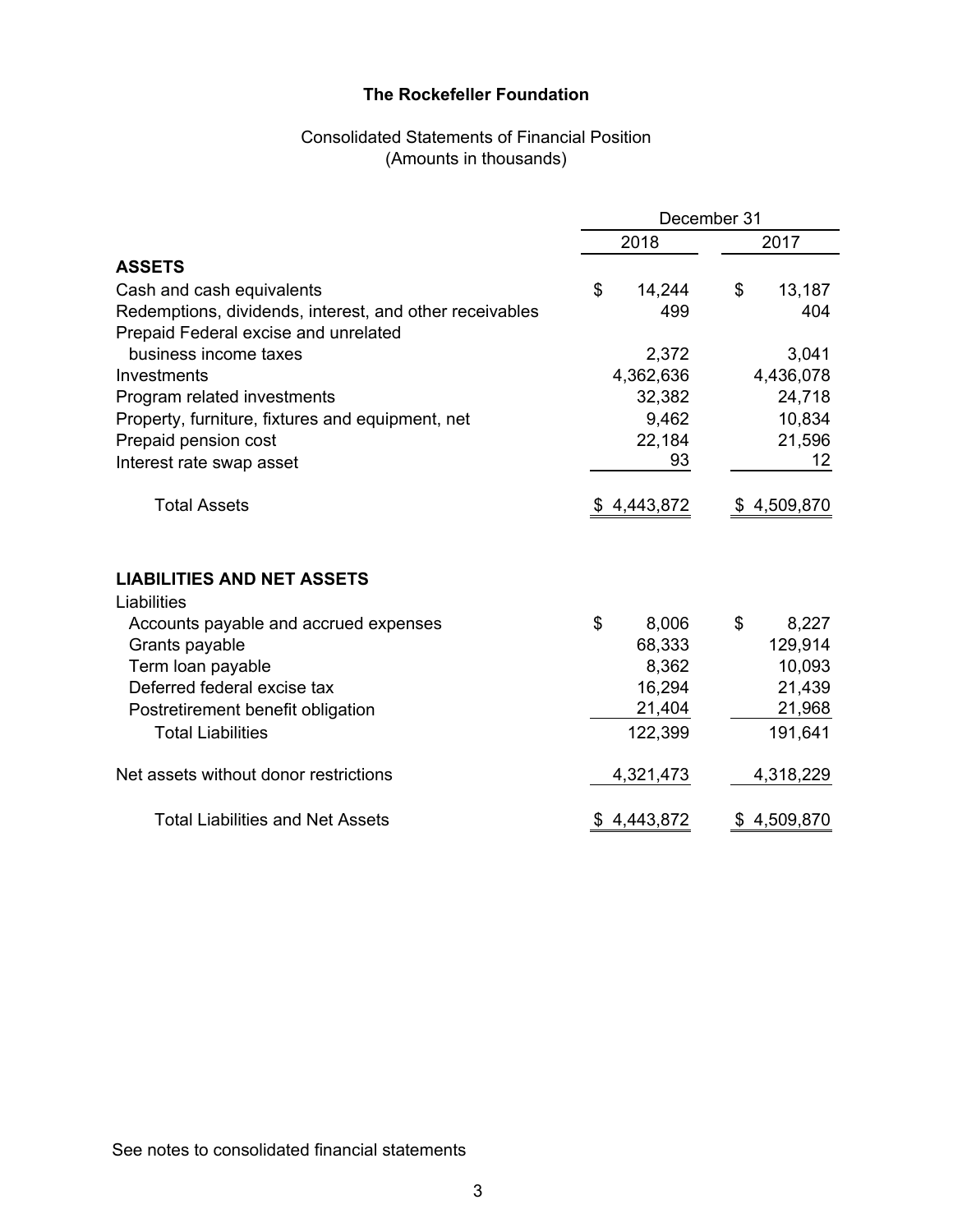# Consolidated Statements of Activities (Amounts in thousands)

|                                                             | <b>Year Ended</b> |                  |  |  |
|-------------------------------------------------------------|-------------------|------------------|--|--|
|                                                             |                   | December 31      |  |  |
|                                                             | 2018              | 2017             |  |  |
| <b>INVESTMENT RETURN</b>                                    |                   |                  |  |  |
| Net realized gain on investments                            | \$<br>408,972     | \$<br>291,040    |  |  |
| Unrealized (depreciation) appreciation                      | (257, 463)        | 315,585          |  |  |
| Dividend and interest income                                | 19,878            | 31,998           |  |  |
| Other investment gain (loss)                                | 81                | (115)            |  |  |
|                                                             | 171,468           | 638,508          |  |  |
| Less direct investment expense                              | (11, 614)         | (13,030)         |  |  |
| <b>Net Investment Return</b>                                | 159,854           | 625,478          |  |  |
| <b>EXPENSES</b>                                             |                   |                  |  |  |
|                                                             |                   |                  |  |  |
| Grants and direct charitable activities                     | 101,201<br>30,280 | 190,889          |  |  |
| Program costs                                               | 23,212            | 23,437<br>20,629 |  |  |
| Operations and governance<br>Federal excise and other taxes |                   |                  |  |  |
|                                                             | 2,125             | 11,146           |  |  |
| <b>Total Expenses</b>                                       | 156,818           | 246,101          |  |  |
| Change in Net Assets Before Pension and                     |                   |                  |  |  |
| <b>Postretirement Benefit Liability Adjustments</b>         | 3,036             | 379,377          |  |  |
| Pension and postretirement benefit liability adjustments    | 208               | 3,299            |  |  |
| <b>Change in Net Assets</b>                                 | 3,244             | 382,676          |  |  |
| <b>NET ASSETS WITHOUT DONOR RESTRICTIONS</b>                |                   |                  |  |  |
| Beginning of year                                           | 4,318,229         | 3,935,553        |  |  |
|                                                             |                   |                  |  |  |
| End of year                                                 | \$4,321,473       | 4,318,229<br>\$  |  |  |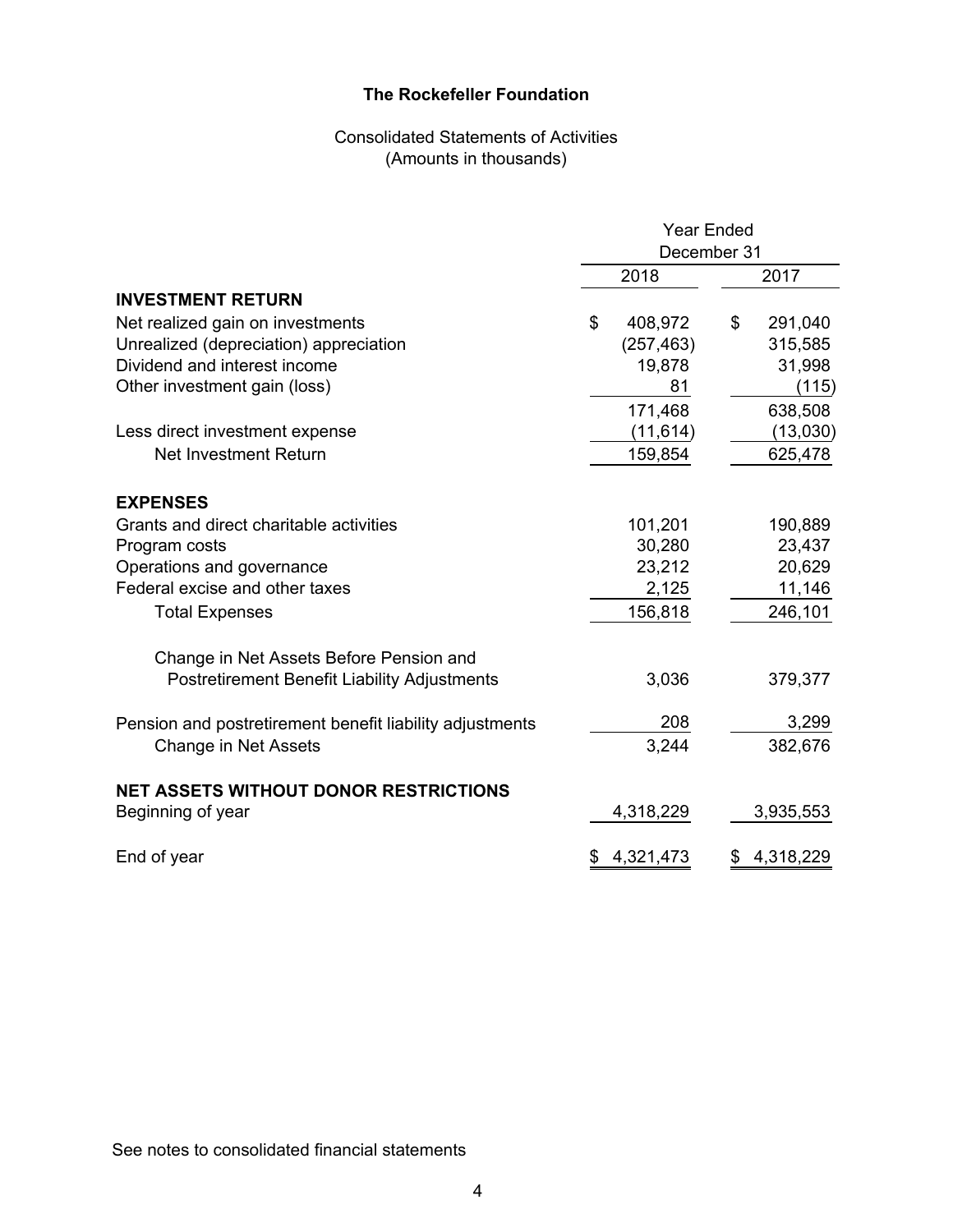# Consolidated Statement of Functional Expenses For The Year Ended December 31, 2018 (with summarized totals for the year ended December 31, 2017) (Amounts in thousands)

|                                       | <b>Program Services</b> |                              |  | <b>Supporting Services</b> |                |    |                          |          |    |          |               |               |
|---------------------------------------|-------------------------|------------------------------|--|----------------------------|----------------|----|--------------------------|----------|----|----------|---------------|---------------|
|                                       |                         | <b>Grants and Direct</b>     |  | Program                    |                |    | Operations and           |          |    |          | 2018          | 2017          |
|                                       |                         | <b>Charitable Activities</b> |  | Costs                      | Subtotal       |    | Governance               | Taxes    |    | Subtotal | Total         | Total         |
| Grants                                | \$                      | 101,201                      |  |                            | 101,201        | \$ | $\overline{\phantom{0}}$ | \$<br>н. | \$ |          | \$<br>101,201 | \$<br>190,889 |
| Salaries and benefits                 |                         |                              |  | 17,495                     | 17,495         |    | 8,538                    | ۰.       |    | 8,538    | 26,033        | 26,001        |
| Legal fees                            |                         |                              |  | 671                        | 671            |    | 2,661                    | ۰.       |    | 2,661    | 3,332         | 1,274         |
| Accounting fees                       |                         |                              |  |                            |                |    | 140                      |          |    | 140      | 140           | 138           |
| Other professional fees               |                         |                              |  | 8,935                      | 8,935          |    | 4,160                    | ۰.       |    | 4,160    | 13,095        | 6,016         |
| Interest                              |                         |                              |  |                            |                |    | 218                      |          |    | 218      | 218           | 210           |
| Depreciation and depletion            |                         |                              |  | 18                         | 18             |    | 2,382                    |          |    | 2,382    | 2,400         | 2,679         |
| Occupancy                             |                         |                              |  | 522                        | 522            |    | 2,034                    |          |    | 2,034    | 2,556         | 2,305         |
| Travel, conferences, and meetings     |                         |                              |  | 2,263                      | 2,263          |    | 664                      |          |    | 664      | 2,927         | 2,642         |
| Printing and publications             |                         |                              |  | 117                        | 117            |    | 20                       |          |    | 20       | 137           | 226           |
| Federal excise and other taxes        |                         |                              |  |                            |                |    |                          | 7,270    |    | 7,270    | 7,270         | 4,834         |
| Federal deferred excise tax (benefit) |                         |                              |  |                            |                |    |                          | (5, 145) |    | (5, 145) | (5, 145)      | 6,312         |
| Other expenses                        |                         |                              |  | 259                        | 259            |    | 2,395                    |          |    | 2,395    | 2,654         | 2,575         |
|                                       |                         | 101,201                      |  | 30,280                     | 131,481<br>\$. |    | 23,212                   | \$2,125  |    | 25,337   | 156,818       | 246,101       |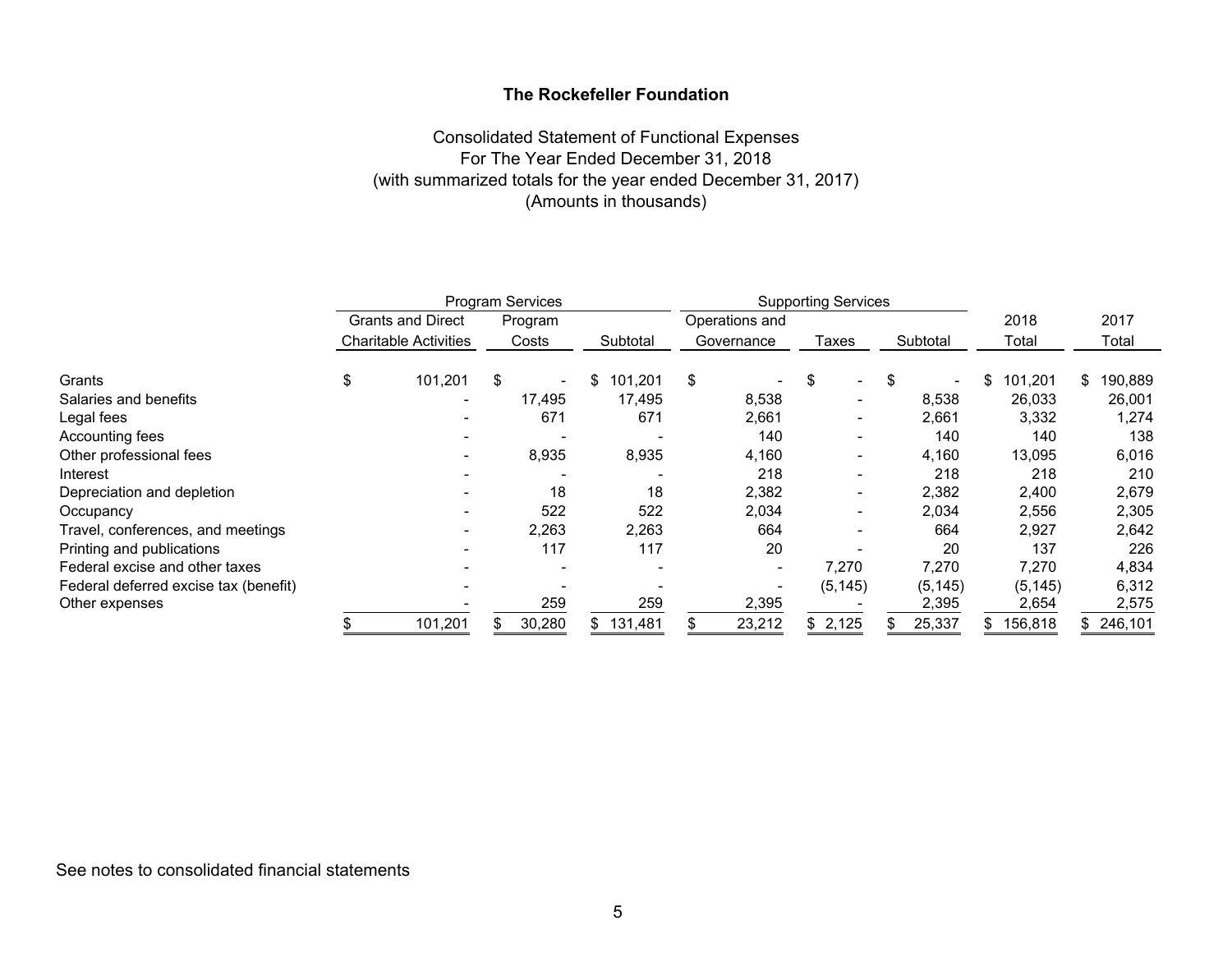# Consolidated Statements of Cash Flows (Amounts in thousands)

|                                                                                   | <b>Year Ended</b> |            |    |               |
|-----------------------------------------------------------------------------------|-------------------|------------|----|---------------|
|                                                                                   | December 31       |            |    |               |
|                                                                                   |                   | 2018       |    | 2017          |
| <b>CASH FLOWS FROM OPERATING ACTIVITIES</b>                                       |                   |            |    |               |
| Change in net assets                                                              | \$                | 3,244      | \$ | 382,676       |
| Adjustments to reconcile change in net assets to                                  |                   |            |    |               |
| net cash from operating activities                                                |                   |            |    |               |
| Pension and postretirement benefit adjustments                                    |                   | (208)      |    | (3,299)       |
| Depreciation and amortization                                                     |                   | 2,605      |    | 2,878         |
| Deferred federal excise taxes                                                     |                   | (5, 145)   |    | 6,312         |
| Net unrealized depreciation (appreciation) on investments                         |                   | 257,463    |    | (315, 585)    |
| Net realized gain on investments                                                  |                   | (408, 972) |    | (291, 040)    |
| Change in fair value of interest rate swap                                        |                   | (81)       |    | (146)         |
| Changes in operating assets and liabilities                                       |                   |            |    |               |
| Redemptions, dividends, interest, and other receivables                           |                   | (95)       |    | 1,476         |
| Prepaid Federal excise and unrelated                                              |                   |            |    |               |
| business income taxes                                                             |                   | 669        |    | 1,482         |
| Prepaid pension cost                                                              |                   | (380)      |    | (4, 395)      |
| Postretirement benefit obligation                                                 |                   | (564)      |    | 2,955         |
| Accounts payable and accrued expenses                                             |                   | (221)      |    | (802)         |
| Grants approved, net                                                              |                   | 95,968     |    | 186,594       |
| Grants paid                                                                       |                   | (157,549)  |    | (152, 668)    |
| Net Cash from Operating Activities                                                |                   | (213, 266) |    | (183, 562)    |
| <b>CASH FLOWS FROM INVESTING ACTIVITIES</b>                                       |                   |            |    |               |
| Proceeds from sale of investments                                                 |                   | 1,124,946  |    | 1,454,630     |
| Purchase of investments                                                           |                   | (907, 659) |    | (1, 270, 391) |
| Purchase of furniture, fixtures and equipment                                     |                   | (1,233)    |    | (2,388)       |
| Net Cash from Investing Activities                                                |                   | 216,054    |    | 181,851       |
| <b>CASH FLOWS FROM FINANCING ACTIVITIES</b>                                       |                   |            |    |               |
| Repayment of term loan payable                                                    |                   | (1,731)    |    | (1,731)       |
| Net Cash from Financing Activities                                                |                   | (1,731)    |    | (1,731)       |
| Net Change in Cash and Cash Equivalents                                           |                   | 1,057      |    | (3, 442)      |
| <b>CASH AND CASH EQUIVALENTS</b>                                                  |                   |            |    |               |
| Beginning of year                                                                 |                   | 13,187     |    | 16,629        |
| End of year                                                                       | \$                | 14,244     | \$ | 13,187        |
| SUPPLEMENTAL CASH FLOW INFORMATION                                                |                   |            |    |               |
| Cash paid for term loan interest<br>Federal excise and Federal unrelated business | \$                | 333        | \$ | 395           |
| income taxes paid                                                                 |                   | 6,515      |    | 3,900         |
|                                                                                   |                   |            |    |               |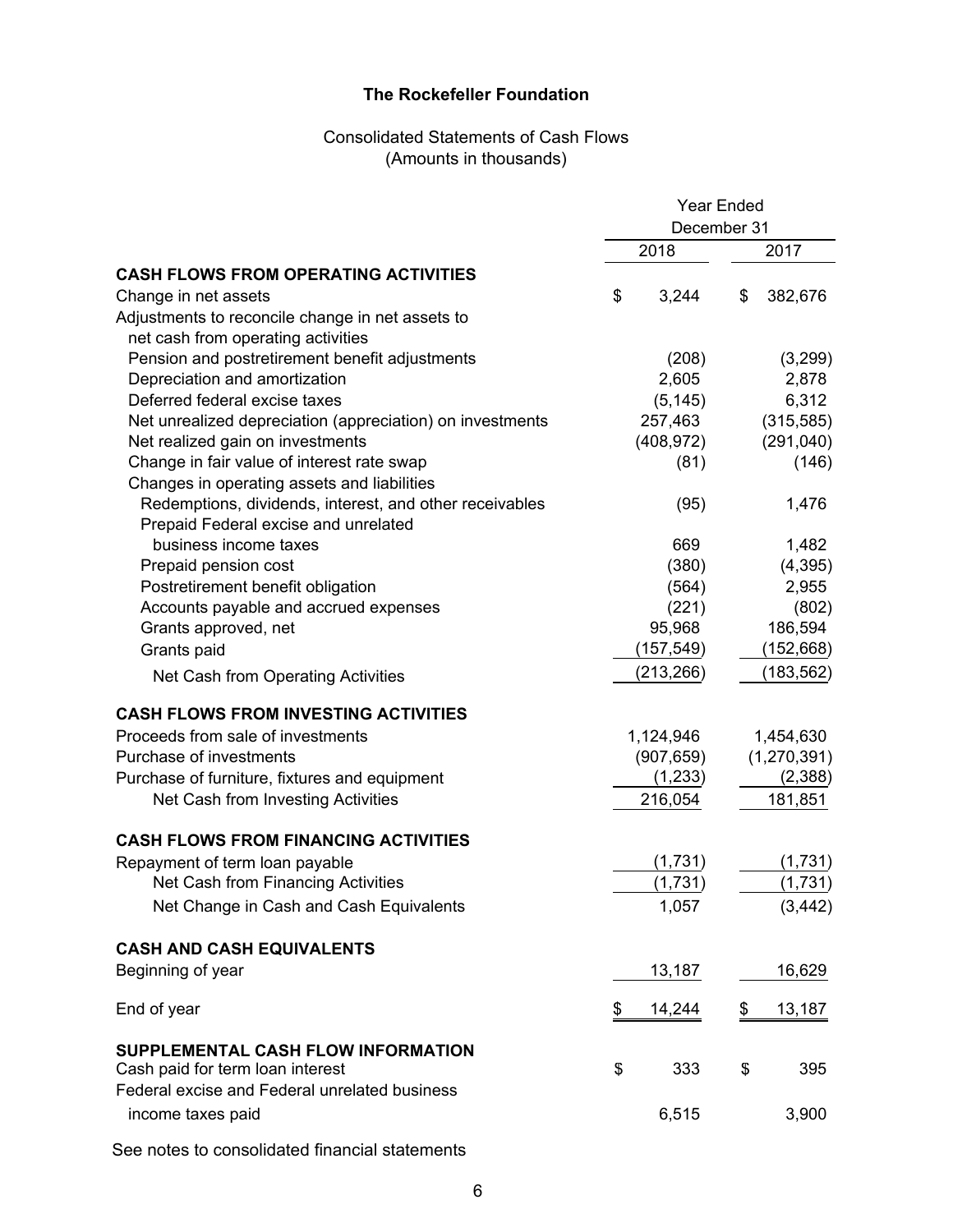Notes to Consolidated Financial Statements December 31, 2018 (Amounts in thousands)

#### **1. Organization**

 The Rockefeller Foundation was established in 1913 by John D. Rockefeller, Sr., to "promote the well-being" of humanity by addressing the root causes of serious problems. The Rockefeller Foundation works around the world to expand opportunities for poor or vulnerable people and to help ensure that globalization's benefits are more widely shared. With assets of more than \$4 billion, it is one of the few institutions to conduct such work both within the United States and internationally. In managing the endowment, financial objectives are achieved through a diversified investment portfolio and disciplined spending policies.

 The Rockefeller Foundation qualifies as a tax-exempt organization under Section 501(c)(3) of the Internal Revenue Code ("Code") and is a private foundation as defined in Section 509(a) of the Code.

 The accompanying financial statements include the accounts of the Rockefeller Foundation and Rockefeller Foundation (London) LLC (collectively the "Foundation), a single member limited liability company, organized and operated exclusively for charitable, educational, religious, scientific or literary purposes, exempt under Section 501(c)(3) of the Code.

 The Foundation recognizes the effect of tax positions when they are more likely than not to be sustained. Management has determined that the Foundation had no uncertain tax positions that would require financial statement recognition or disclosure. The Foundation is no longer subject to examinations by the applicable taxing jurisdictions for years prior to 2015.

### **2. Summary of Significant Accounting Policies**

### *Basis of Consolidation*

 The accompanying financial statements include the accounts of the Rockefeller Foundation and Rockefeller Foundation (London) LLC. All significant intercompany transactions and balances have been eliminated in consolidation.

### *Basis of Presentation and Use of Estimates*

 The consolidated financial statements have been prepared in accordance with U.S. GAAP which requires management to make estimates and assumptions that affect the reported amounts of assets and liabilities and disclosure of contingent assets and liabilities at the date of the consolidated financial statements and the reported amounts of revenues and expenses during the reporting period. Accordingly, actual results could differ from those estimates. Significant estimates made by management in the preparation of the financial statements include fair value of alternative investments, pension and other post-retirement benefits and depreciation. Management believes that the estimates utilized in preparing these financial statements are reasonable and appropriate.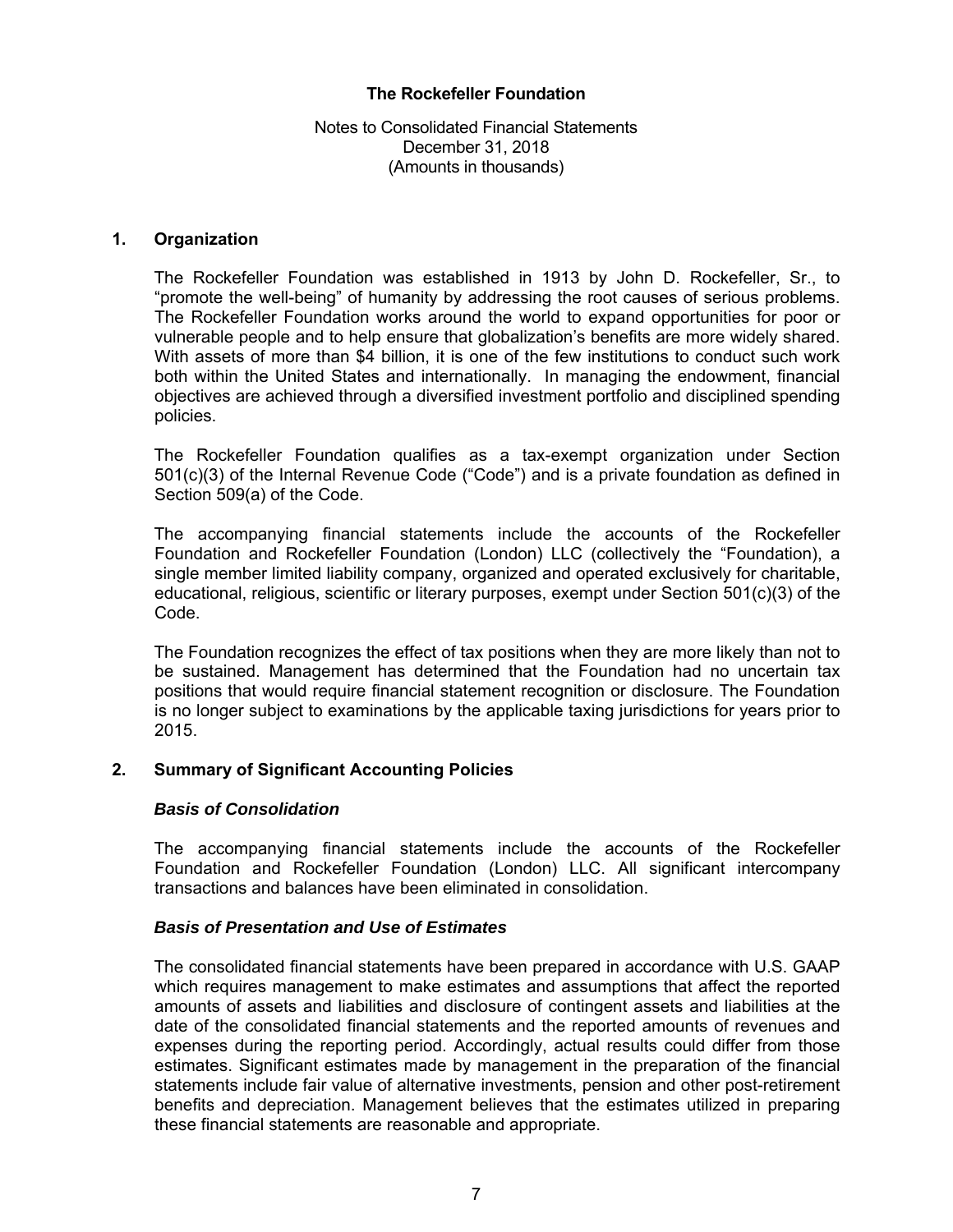Notes to Consolidated Financial Statements December 31, 2018 (Amounts in thousands)

# **2. Summary of Significant Accounting Policies** *(continued)*

### *Change in Accounting Principle*

 On January 1, 2018, the Foundation adopted new guidance regarding the Presentation of Financial Statements for Not-for-Profit Entities. This guidance requires the Foundation to collapse the three-category (unrestricted, temporarily restricted, and permanently restricted) classification of net assets into two categories: with donor restrictions and without donor restrictions. In addition, the new guidance requires the Foundation to make certain expanded disclosures relating to (1) the liquidity of financial assets, and (2) expenses by both their natural and functional classification in one location in the financial statements.

### *Cash and Cash Equivalents*

 Cash and cash equivalents consists of cash and highly liquid debt instruments with maturities of 90 days or less at the time of purchase. Cash and cash equivalents held by the Foundation's investment managers, awaiting investment in various investment classes, are included within investments.

#### *Investments*

 The Foundation's investments consist of marketable securities; alternative investments and similar interests; and cash held for reinvestment. Alternative investments and similar interests include hedge funds, real asset and private equity fund investments. Alternative investments and similar interests are reported at the net asset value provided by the management of the respective fund as of December 31 and are reviewed by the Foundation's management for reasonableness. Management utilizes audited financial statements when available for alternative investments as part of its on-going due diligence and annual financial statement valuation process. All other investments are stated at fair value as of December 31 based upon active markets.

 Interest income and related expenses are accounted for on the accrual basis. Dividend income and related expenses are recognized on the ex-dividend date, net of withholding taxes, where applicable. Realized gains and losses on investments in securities are calculated based on the specific identification method, based on the trade date.

 Transactions in other currencies are translated into U.S. dollars at the exchange rates in effect at the date of the transactions. Monetary assets and liabilities denominated in non-U.S. currency are reported at the exchange rates in effect at the end of the year. Any gain or loss arising from a change in exchange rates as of the date of the transaction is included in the change in realized gain on investments in the consolidated statements of activities. For the years ended December 31, 2018 and 2017, the realized and change in unrealized gain (loss), resulting from foreign exchange was approximately (\$0.1) million and \$14.7 million.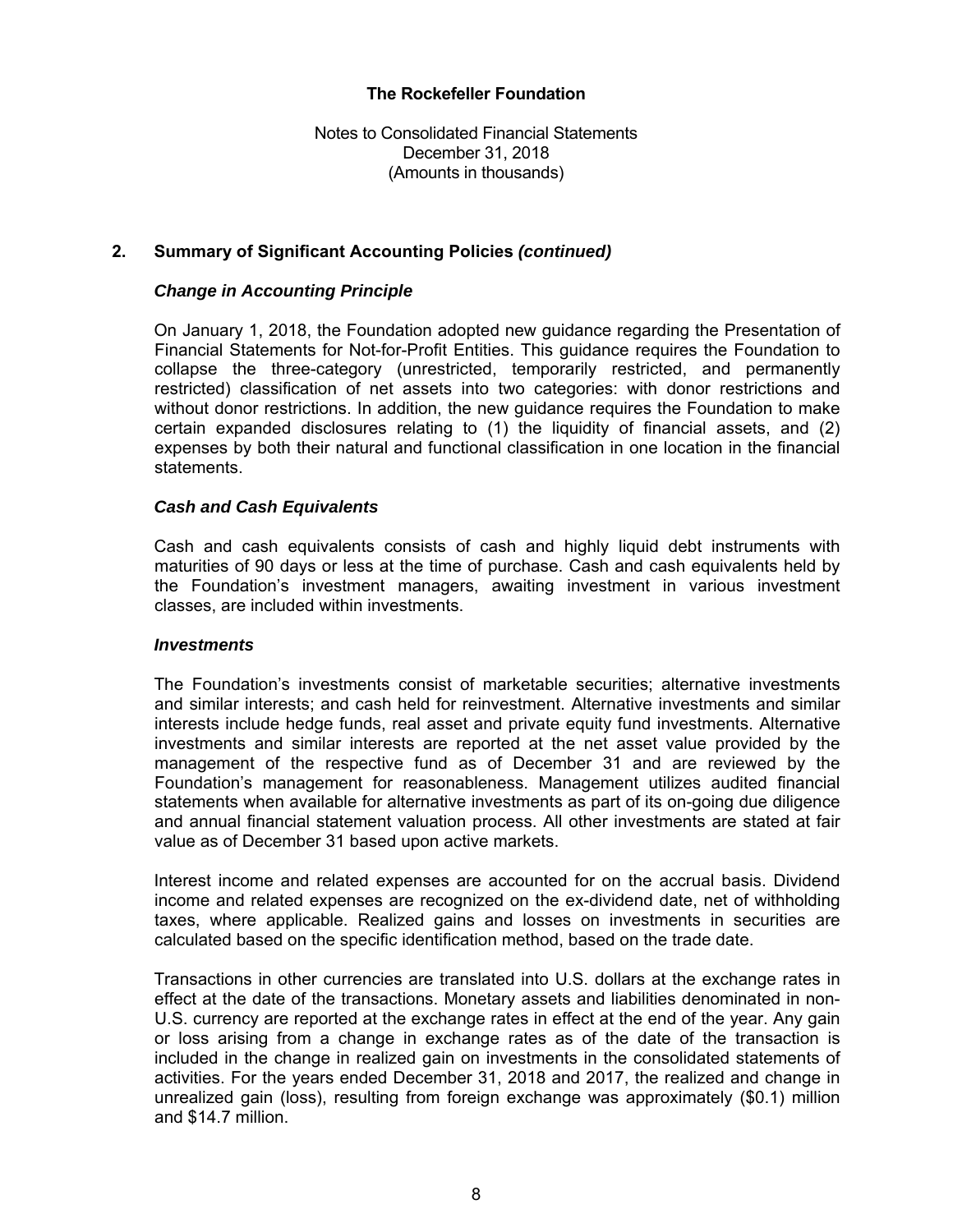Notes to Consolidated Financial Statements December 31, 2018 (Amounts in thousands)

# **2. Summary of Significant Accounting Policies** *(continued)*

### *Derivatives*

 The Foundation records derivatives at fair value. The fair value of futures contracts is reflected in investments and the fair value of the interest rate swap is shown as an asset in the consolidated statements of financial position. Derivatives contain varying degrees of risk whereby changes in fair value of the securities underlying the financial instruments or the cost of satisfying the Foundation's obligations may exceed the amount recognized in the consolidated statements of financial position. Changes in the fair value of derivatives, excluding the interest rate swap, are included in the consolidated statements of activities as part of the unrealized appreciation/(depreciation) on investments.

### *Fair Value Measurements*

 The Foundation follows U.S. GAAP guidance on Fair Value Measurements which defines fair value and establishes a fair value hierarchy organized into three levels based upon the input assumptions used in pricing assets and liabilities. Level 1 inputs have the highest reliability and are related to assets with unadjusted quoted prices in active markets. Level 2 inputs relate to assets and liabilities with other than quoted prices in active markets which may include quoted prices for similar assets or liabilities or other inputs which can be corroborated by observable market data. Level 3 inputs are unobservable inputs and are used to the extent that observable inputs do not exist. U.S. GAAP guidance excludes alternative investments from the fair value hierarchy when fair value is measured using the Net Asset Value ("NAV") per share as a practical expedient for fair value. The Foundation follows U.S. GAAP guidance which affects the presentation and disclosure requirements of financial liabilities where the fair value option has been elected, which exempts all entities that are not public business entities, as defined, from disclosing fair value information for financial instruments measured at amortized cost.

### *Investments Valuation*

 Investments are carried at fair value. Fair value estimates are made at a specific point in time, based on available market information and judgments about the financial asset, including estimates of timing, amount of expected future cash flows, and the credit standing of the issuer. In some cases, the fair value estimates cannot be substantiated by comparison to independent markets. In addition, the disclosed fair value may not be realized in the immediate settlement of the financial asset and does not reflect any premium or discount that could result from offering for sale at one time, an entire holding of a particular financial asset. Potential taxes and other expenses that would be incurred in an actual sale or settlement are not reflected in amounts disclosed.

### *Investment Expense*

 Direct investment expense on the statements of activities consists of fees paid directly to the Foundation's investment managers as well as direct internal costs that the Foundation incurs in the generation of investment return. These costs include salaries, benefits, travel and other costs associated with the officers and staff responsible for the development and execution of the Foundation's investment strategy.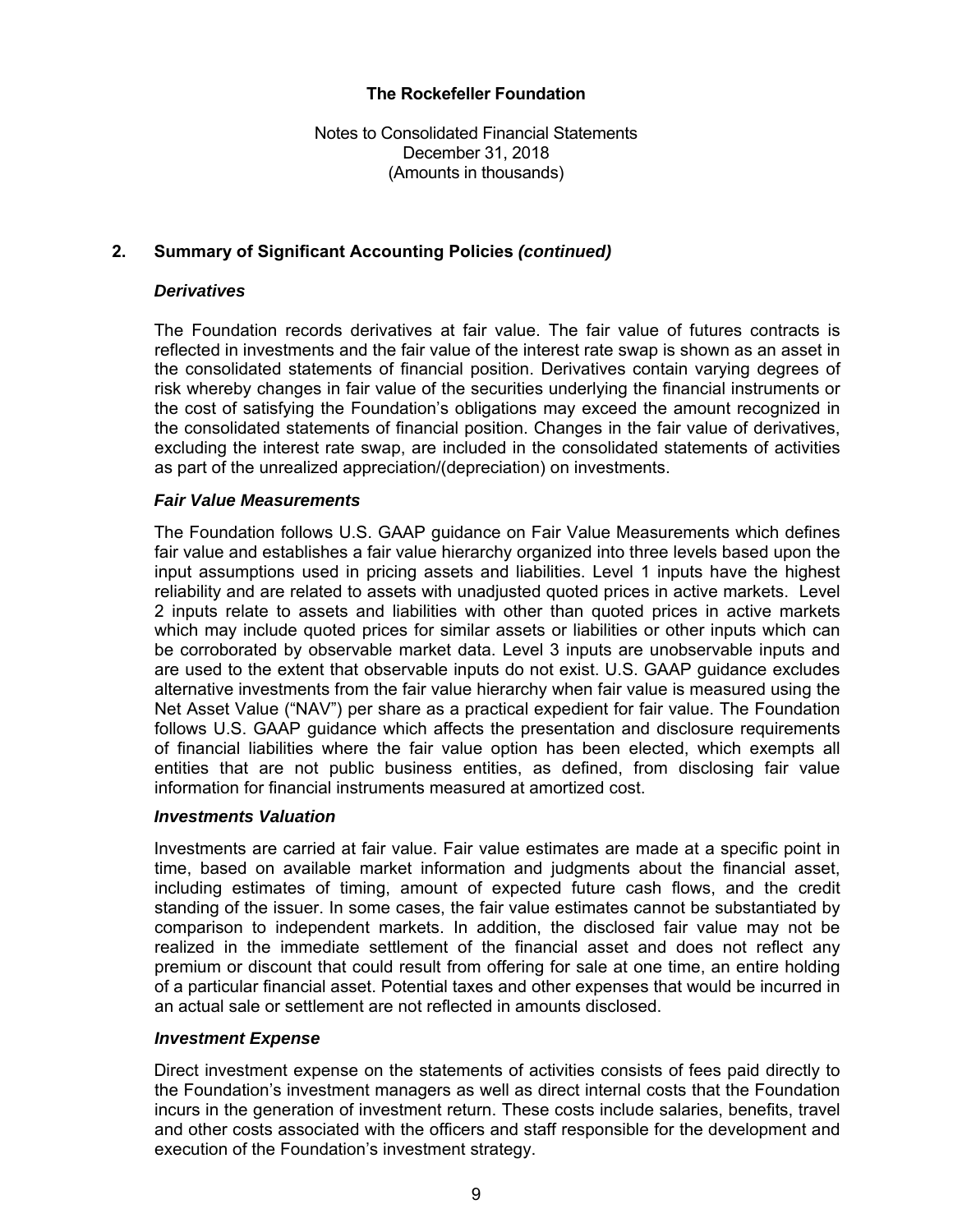Notes to Consolidated Financial Statements December 31, 2018 (Amounts in thousands)

# **2. Summary of Significant Accounting Policies** *(continued)*

### *Program Related Investments*

Program Related Investments ("PRI") are philanthropically driven, nonmarketable investments and loans to businesses that further the Foundation's mission. The Foundation's PRI portfolio is monitored periodically to determine the appropriateness of the net realizable value, which is reflected on the consolidated statement of financial position. PRI are stated at estimated fair value.

### *Property, Furniture, Fixtures and Equipment, Net*

 Property, furniture, fixtures and equipment are stated at cost at the date of acquisition. Depreciation is provided using the straight-line method over the estimated useful lives of the respective assets. The estimated useful lives by asset class range from 3 to 30 years.

# *Federal Excise and Unrelated Business Income Taxes*

The Foundation is subject to a Federal excise tax of 2% on its net investment income. This tax is reduced to 1% if certain distribution requirements are met. In addition, the Foundation provides for deferred Federal excise tax at 2% on the net unrealized appreciation in the fair value of investments.

Additionally, the Foundation's investment in certain alternative investments give rise to unrelated business income tax ("UBIT") liabilities taxed at general corporate rates of 21%.

### *Functional Expenses*

The Foundation allocates expenses on a functional basis among its various program and supporting services. Expenditures that are attributed to a specific program or supporting service are reported accordingly. Therefore, costs are directly assigned and are not allocated across various bases.

Program services consists of the Foundation's work in supporting programs in Power, Food, Health, US Jobs, 100 Resilient Cities, Co-Impact, Innovation and Global Policy and Advocacy. This includes grants, direct charitable activities and program costs. Supporting services consists of the President's Office, Operations and Legal divisions, in addition to federal excise taxes.

### *Subsequent Events*

In connection with the preparation of the consolidated financial statements, the Foundation evaluated subsequent events from December 31, 2018 through June 17, 2019, which was the date the consolidated financial statements were available for issuance. Other than the Foundation obtaining an additional \$100 million line of credit, management has concluded that no additional disclosures were required.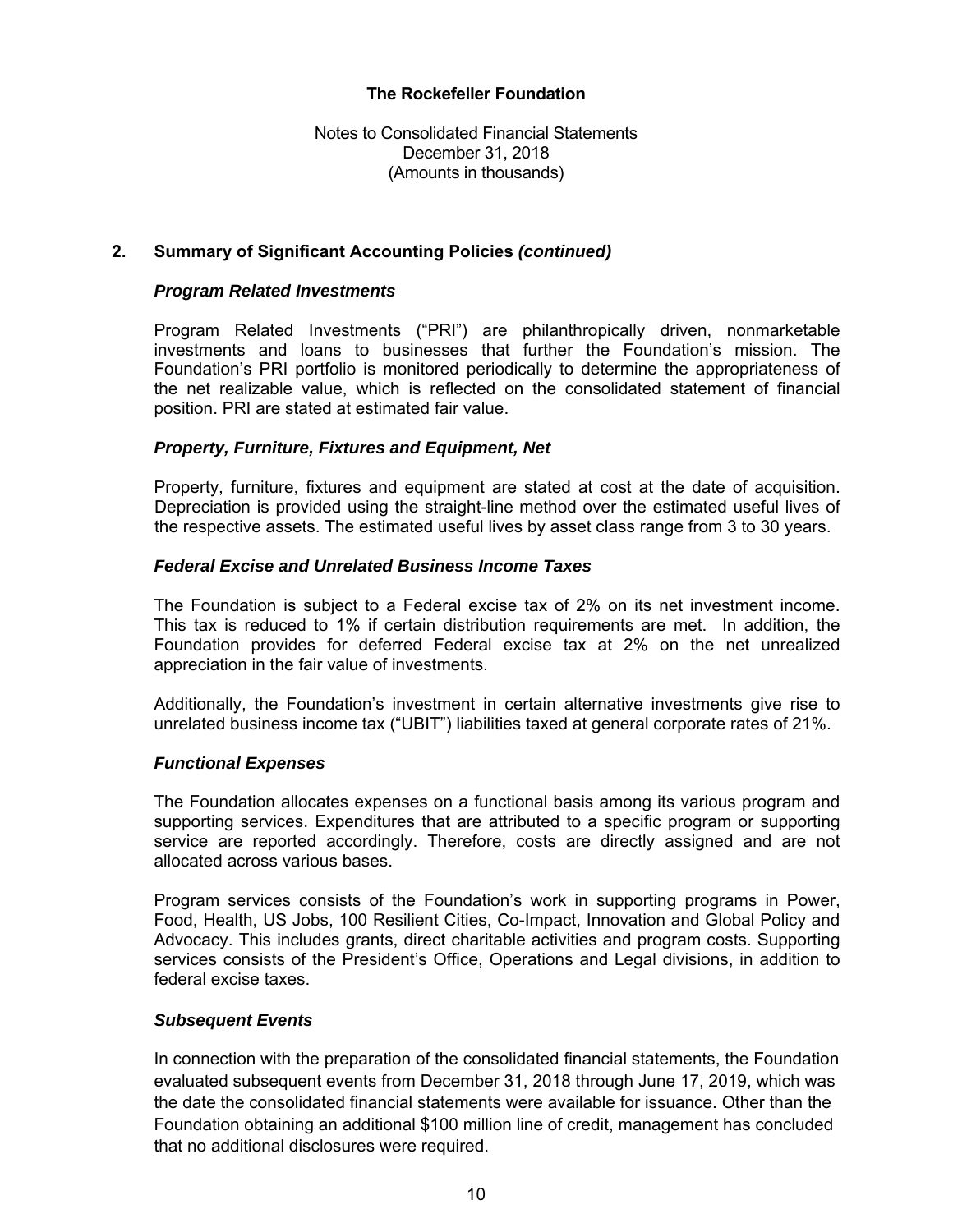Notes to Consolidated Financial Statements December 31, 2018 (Amounts in thousands)

# **3. Investments**

The Foundation's investment portfolio at December 31, at fair value, consists of the following:

|                                         | 2018            | 2017            |
|-----------------------------------------|-----------------|-----------------|
| Cash and cash equivalents               | \$<br>129,224   | \$<br>112,959   |
| Equity Long/Short Hedge Funds           |                 |                 |
| Domestic equities                       | 5,525           | 8,802           |
| International equities                  | 418,317         | 416,765         |
| Event Driven/Multi-Strategy Hedge Funds |                 |                 |
| Domestic equities                       | 91,127          | 93,905          |
| International equities                  | 140,565         | 135,204         |
| Passive Fixed Income                    |                 |                 |
| Cash and cash equivalents               |                 | 600             |
| Domestic fixed income                   | 169,596         | 167,816         |
| Global Macro Hedge Funds                |                 |                 |
| International equities                  | 127,268         | 94,140          |
| Marketable Other Hedge Funds            |                 |                 |
| International equities                  | 48,252          | 46,665          |
| Non-Marketable Other Hedge Funds        |                 |                 |
| Domestic equities                       | 7,023           | 13,066          |
| International equities                  | 17,622          | 10,911          |
| Developed Equity                        |                 |                 |
| Domestic equities                       | 521,696         | 685,835         |
| International equities                  | 148,153         | 195,970         |
| <b>Emerging Markets</b>                 |                 |                 |
| Cash and cash equivalents               |                 | 3               |
| Domestic equities                       | 202,041         | 295,489         |
| International equities                  | 116,860         | 167,620         |
| Marketable Distressed Hedge Funds       |                 |                 |
| Domestic equities                       | 26,249          | 27,550          |
| Non-Marketable Distressed Hedge Funds   |                 |                 |
| Domestic equities                       | 39,333          | 43,070          |
| International equities                  | 9,294           | 7,443           |
| Portable Alpha                          |                 |                 |
| Cash and cash equivalents               | 7,366           | 5,961           |
| International equities                  | 104,456         | 103,332         |
| Domestic fixed income                   | 32,114          | 26,608          |
| <b>Private Equity</b>                   |                 |                 |
| Cash and cash equivalents               | 294             | 269             |
| Domestic equities                       | 765,620         | 703,835         |
| International equities                  | 863,408         | 650,605         |
| <b>Real Estate</b>                      |                 |                 |
| Domestic equities                       | 33,378          | 46,889          |
| International equities                  | 46,036          | 55,221          |
| Resources                               |                 |                 |
| Domestic equities                       | 170,773         | 154,572         |
| International equities                  | 70,470          | 104,383         |
| Relative Value Hedge Funds              |                 |                 |
| International equities                  | 43,059          | 41,740          |
| Pending securities transactions - net   | 7,517           | 18,850          |
| Total                                   | 4,362,636<br>\$ | \$<br>4,436,078 |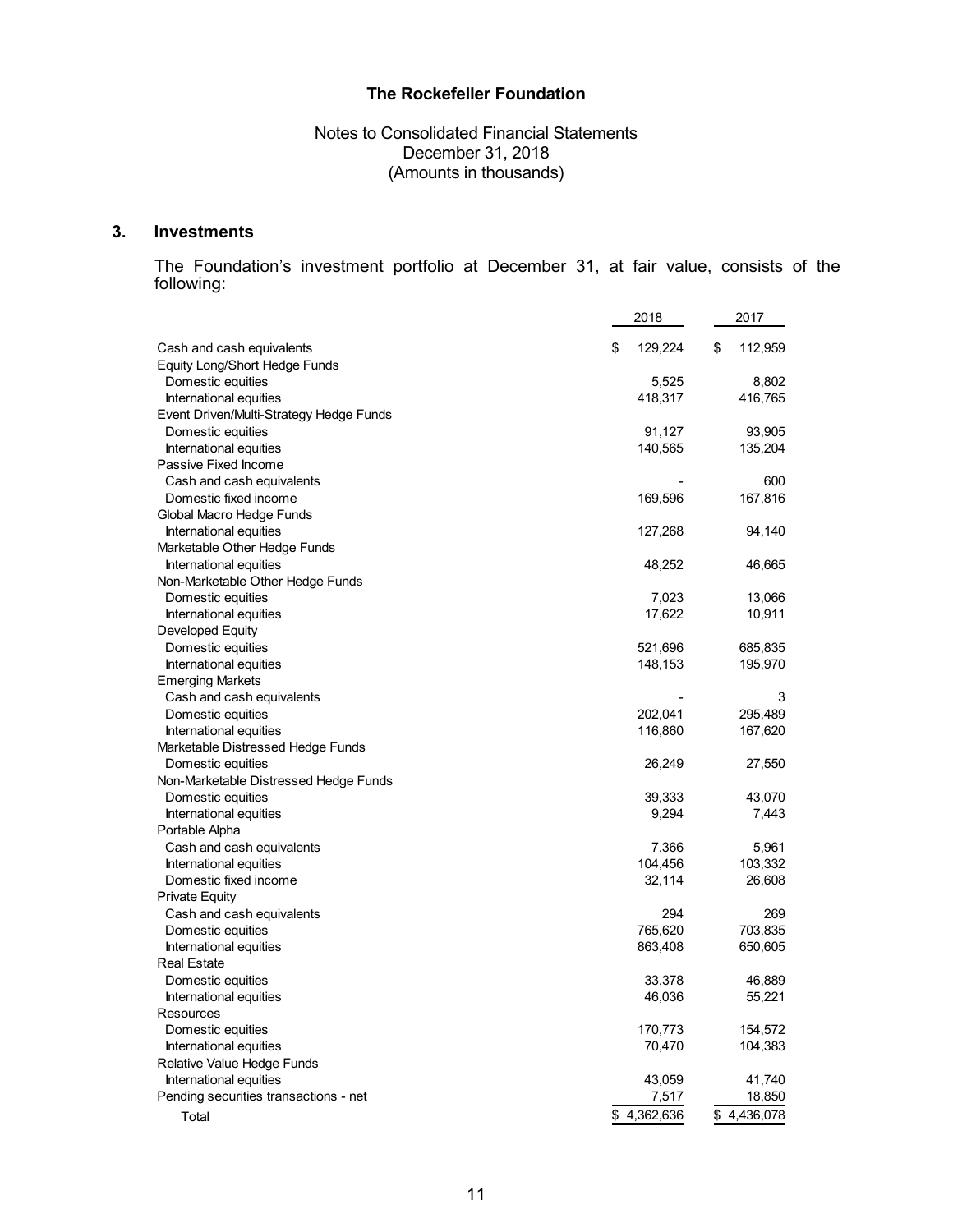# Notes to Consolidated Financial Statements December 31, 2018 (Amounts in thousands)

# **3. Investments** *(continued)*

The following are major categories of investments as of December 31:

|                                   |                   | 2018          | 2017              |               |  |
|-----------------------------------|-------------------|---------------|-------------------|---------------|--|
|                                   | <b>Fair Value</b> | Cost          | <b>Fair Value</b> | Cost          |  |
| <b>Marketable Securities</b>      |                   |               |                   |               |  |
| Cash and cash equivalents         | 136.884<br>\$     | 136,885<br>\$ | 119,792<br>\$     | 119,792<br>\$ |  |
| U.S. and other government         |                   |               |                   |               |  |
| obligations                       | 32,114            | 31,999        | 26,609            | 26,374        |  |
| ETFs, mutual and commingled funds | 1,262,802         | 955,876       | 1,616,061         | 1,052,596     |  |
| Common stock                      |                   | 382           |                   | 382           |  |
| Subtotal                          | 1,431,800         | 1,125,142     | 1,762,462         | 1,199,144     |  |
| Alternative Investments and       |                   |               |                   |               |  |
| Similar Interests                 |                   |               |                   |               |  |
| Hedge funds                       | 973,634           | 769,277       | 939,261           | 621,598       |  |
| Real assets                       | 320.657           | 442.034       | 361.065           | 431,742       |  |
| Private equity                    | 1,629,028         | 1,205,701     | 1,354,440         | 1,092,363     |  |
| Subtotal                          | 2,923,319         | 2,417,012     | 2,654,766         | 2,145,703     |  |
| Pending securities                |                   |               |                   |               |  |
| transactions - net                | 7,517             | 6,017         | 18,850            | 19,303        |  |
| Total                             | \$4,362,636       | \$3,548,171   | \$4,436,078       | \$3,364,150   |  |

The following tables summarize the fair value of investments valued at fair value on a recurring basis at December 31, grouped by the fair value hierarchy, for those investments subject to categorization within such hierarchy:

|                                         |               | 2018               |               |
|-----------------------------------------|---------------|--------------------|---------------|
|                                         |               | Other              |               |
|                                         |               | <b>Investments</b> |               |
|                                         |               | Measured at        |               |
|                                         |               | <b>Net Asset</b>   |               |
|                                         | Level 1       | Value $(*)$        | Total         |
| Cash and cash equivalents               | 129,224<br>\$ | \$                 | 129,224<br>\$ |
| Equity long/short hedge funds           |               | 423,842            | 423,842       |
| Event driven/multi-strategy hedge funds |               | 231,692            | 231,692       |
| Passive fixed income                    | 169,596       |                    | 169,596       |
| Global macro hedge funds                |               | 127,268            | 127,268       |
| Marketable other hedge funds            |               | 48,252             | 48,252        |
| Non-Marketable other hedge funds        |               | 24,645             | 24,645        |
| Developed equity                        |               | 669,849            | 669,849       |
| <b>Emerging markets</b>                 |               | 318,901            | 318,901       |
| Marketable distressed hedge funds       |               | 26,249             | 26,249        |
| Non-marketable distressed hedge funds   | 1             | 48,626             | 48,627        |
| Portable alpha                          | 31,291        | 112,645            | 143,936       |
| Private equity                          | 9,990         | 1,619,332          | 1,629,322     |
| Real estate                             |               | 79,414             | 79,414        |
| Resources                               |               | 241,243            | 241,243       |
| Relative value hedge funds              |               | 43,059             | 43,059        |
| Pending securities transactions - net   | 7,517         |                    | 7,517         |
| Total                                   | 347,619<br>\$ | \$4,015,017        | \$4,362,636   |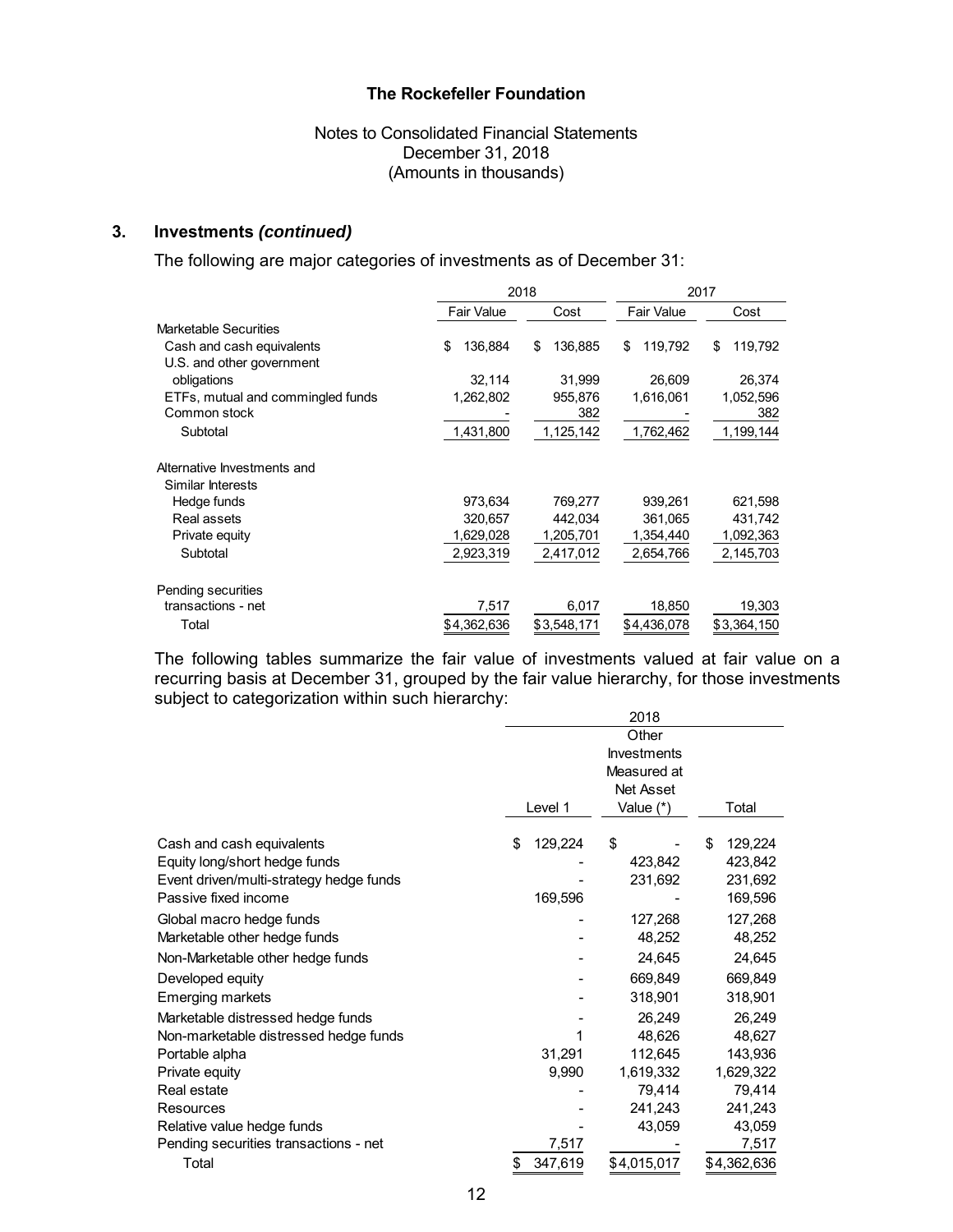# Notes to Consolidated Financial Statements December 31, 2018 (Amounts in thousands)

# **3. Investments** *(continued)*

|                                         |               | 2017               |               |
|-----------------------------------------|---------------|--------------------|---------------|
|                                         |               | Other              |               |
|                                         |               | <b>Investments</b> |               |
|                                         |               | Measured at        |               |
|                                         |               | Net Asset          |               |
|                                         | Level 1       | Value (*)          | Total         |
| Cash and cash equivalents               | 112,959<br>\$ | \$                 | 112,959<br>\$ |
| Equity long/short hedge funds           |               | 425,567            | 425,567       |
| Event driven/multi-strategy hedge funds |               | 229,109            | 229,109       |
| Passive fixed income                    | 168,416       |                    | 168,416       |
| Global macro hedge funds                |               | 94,140             | 94,140        |
| Marketable other hedge funds            |               | 46,665             | 46,665        |
| Non-Marketable credit hedge funds       |               | 23,977             | 23,977        |
| Developed equity                        |               | 881,805            | 881,805       |
| Emerging markets                        | 3             | 463,109            | 463,112       |
| Marketable distressed hedge funds       |               | 27,550             | 27,550        |
| Non-marketable distressed hedge funds   |               | 50,513             | 50,513        |
| Portable alpha                          | 25,222        | 110,679            | 135,901       |
| Private equity                          | 8,741         | 1,345,968          | 1,354,709     |
| Real estate                             |               | 102,110            | 102,110       |
| Resources                               |               | 258,955            | 258,955       |
| Relative value hedge funds              |               | 41,740             | 41,740        |
| Pending securities transactions - net   | 18,850        |                    | 18,850        |
| Total                                   | 334,191<br>\$ | \$4,101,887        | \$4,436,078   |

 (\*) As discussed in Note 2, investments that are measured using the practical expedient are not classified within the fair value hierarchy.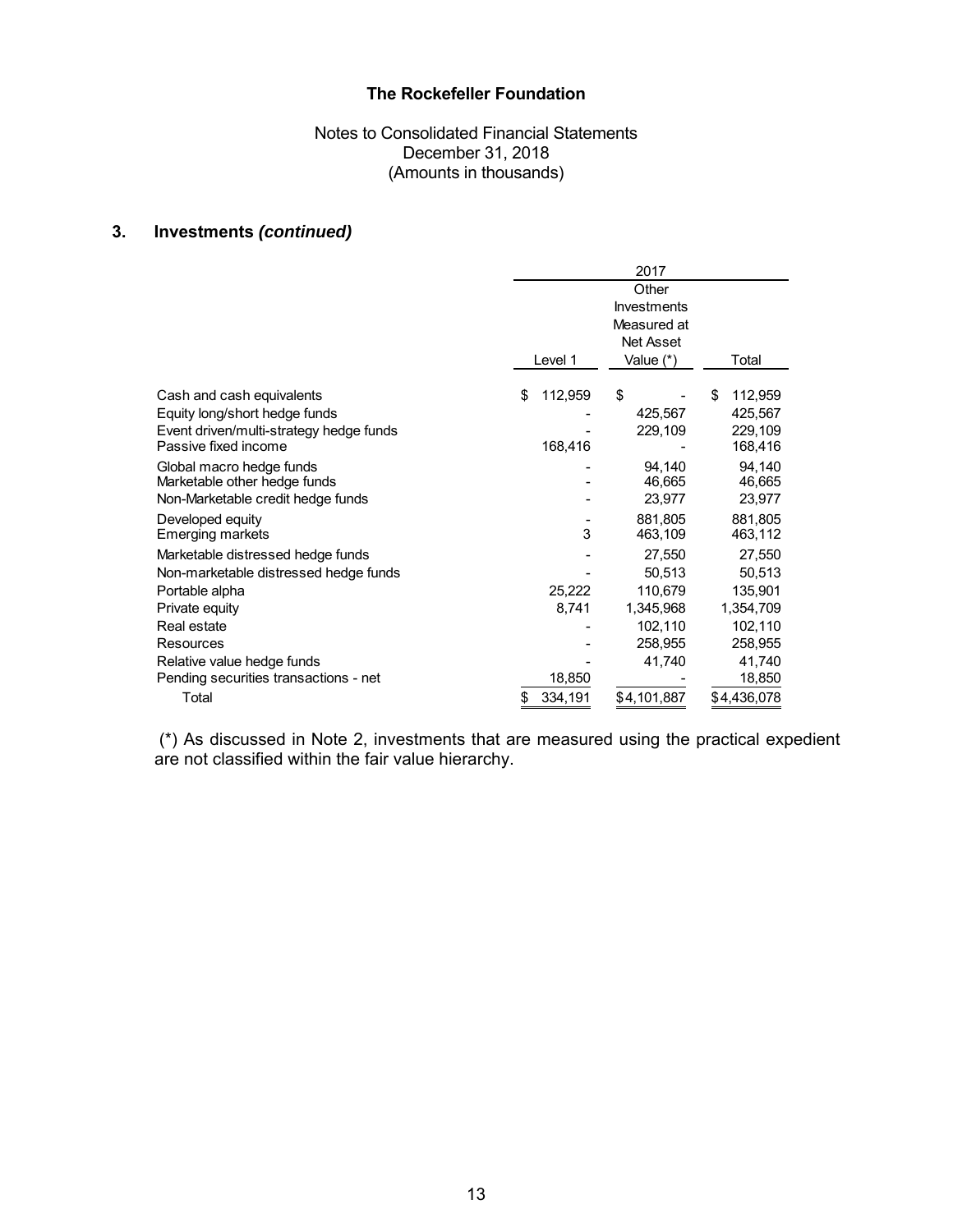# Notes to Consolidated Financial Statements December 31, 2018 (Amounts in thousands)

#### **3. Investments** *(continued)*

Information in the following table summarizes the various redemption, lock-up provisions, and unfunded commitments of alternative investments measured at NAV using the practical expedient at December 31, 2018.

|                                              |                | 2018                                                                                                                |                             |                         |
|----------------------------------------------|----------------|---------------------------------------------------------------------------------------------------------------------|-----------------------------|-------------------------|
| <b>Investment Category</b>                   | Fair Value     | <b>Redemption Frequency</b>                                                                                         | Redemption<br>Notice Period | Unfunded<br>Commitments |
|                                              |                |                                                                                                                     |                             |                         |
| Equity long/short hedge funds                |                |                                                                                                                     |                             |                         |
| Long/short hedge funds (a1)                  | 422,898<br>\$. | Monthly, quarterly, semi-annual<br>and greater - lockup periods<br>expire in March 2019, June 2020<br>and June 2021 | $10-90$ days                | \$                      |
| Residual interest (a2)                       | 944            | N/A                                                                                                                 | N/A                         |                         |
| Event driven/multi-strategy hedge funds      |                |                                                                                                                     |                             |                         |
|                                              |                | Quarterly, semi-annual and                                                                                          |                             |                         |
|                                              |                | greater - lockup period expires Jun                                                                                 | 60-185 days                 | 63,000                  |
| Event driven/multi-strategy hedge funds (b1) | 210,982        | 2019                                                                                                                |                             |                         |
| Restricted portion of fund investment (b1)   | 20,151         | N/A                                                                                                                 | N/A                         |                         |
| Residual interests (b2)                      | 559            | N/A                                                                                                                 | N/A                         |                         |
| Global macro hedge funds (c)                 | 127,268        | Monthly, quarterly                                                                                                  | $7-30$ days                 |                         |
| Marketable other hedge funds (d)             | 48.252         | Quarterly, annual                                                                                                   | 65-90 days                  |                         |
| Non-Marketable other hedge funds (e)         | 24,645         | Private equity structure                                                                                            | N/A                         | 45,827                  |
| Developed equity (f)                         | 669,849        | Daily, monthly, quarterly                                                                                           | $1-90$ days                 |                         |
| Emerging markets (g)                         | 318,901        | Daily, weekly, monthly, every<br>other month, semi-annually                                                         | $1-90$ days                 |                         |
| Distressed funds (h)                         |                |                                                                                                                     |                             |                         |
| Marketable distressed hedge funds            | 25,958         | Private equity structure                                                                                            | N/A                         |                         |
| - residual interests                         | 291            | N/A                                                                                                                 | N/A                         |                         |
| Non-marketable distressed hedge funds        | 48.623         | Private equity structure                                                                                            | N/A                         | 42,688                  |
| - residual interests                         | 3              | N/A                                                                                                                 | N/A                         |                         |
| Portable alpha funds (i)                     | 112,645        | Monthly, quarterly                                                                                                  | 7-65 days                   |                         |
| Private equity funds (j)                     | 1,619,332      | Private equity structure                                                                                            | N/A                         | 336,832                 |
| Real estate funds (k)                        | 79,414         | Private equity structure                                                                                            | N/A                         | 74,735                  |
| Resource funds (I)                           | 241,243        | Private equity structure                                                                                            | N/A                         | 78,693                  |
| Relative value hedge funds (m)               | 43,059         | Annual - Lockup period expires on                                                                                   | 60 days                     |                         |
| Total                                        | \$4,015,017    | March 2019                                                                                                          |                             | \$<br>641,775           |
|                                              |                |                                                                                                                     |                             |                         |

- (a1) **Long/short hedge funds –** This category includes investments in funds that employ deep fundamental, company-specific research to identify businesses with favorable fundamental and technical factors to invest long and unfavorable fundamental and technical factors to invest short. These managers may also vary exposures based on the prevailing market environment.
- (a2) **Residual interest** This category includes a residual interest in two funds that were previously redeemed.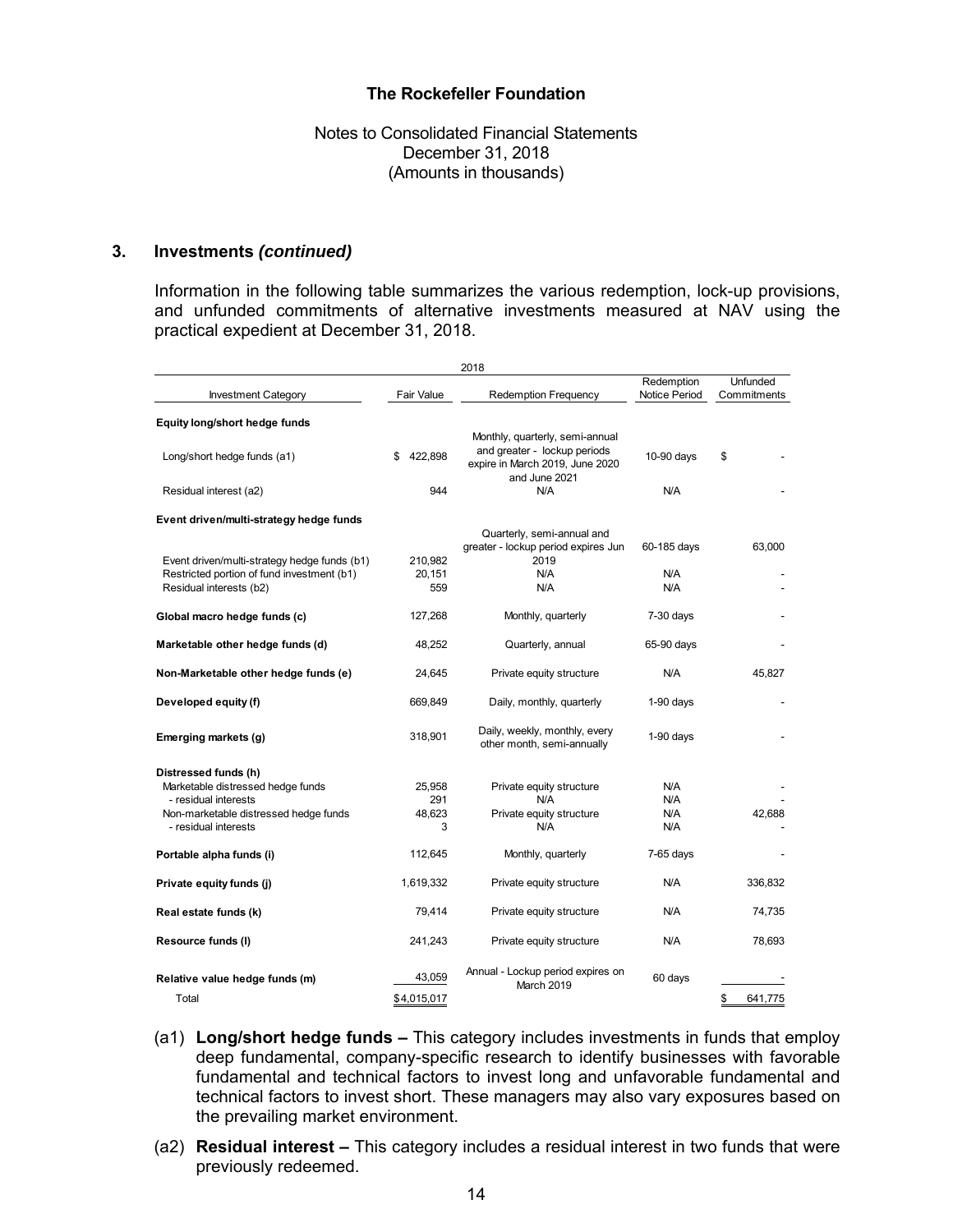Notes to Consolidated Financial Statements December 31, 2018 (Amounts in thousands)

### **3. Investments** *(continued)*

- (b1) **Event driven/multi-strategy hedge funds –** This category includes investments in funds that seek to invest opportunistically across the following strategies: credit long/short, distressed, risk arbitrage, convertibles, equity and private investments/special situations. The allocation to sub-strategies varies based on the manager's assessment of risk/reward for each sub-strategy and attractiveness of each individual opportunity. Typically, all investments are supported by deep fundamental research on the industry and company level.
- (b2) **Residual interests** This category includes residual interests in three funds that were previously redeemed.
- (c) **Global macro hedge funds**  This category includes funds that invest both long and short in a wide variety of financial instruments according to a view about the direction of markets, whether fundamental, technical or quantitatively derived. These funds utilize leverage and trade a wide range of instruments, including derivatives.
- (d) **Marketable other hedge funds –** This category is comprised of one fund, which employs quantitative, market neutral based strategies across differing time horizons.
- (e) **Non-marketable other hedge funds** This category is comprised of three funds: a senior debt fund that owns bank loans of primarily private companies in North America, a direct lending fund that makes private loans to Brazilian entities, and a fund that invests in and manages legal claims in Brazil.
- (f) **Developed equity –** This category generally includes investments in funds that invest in common stocks across developed markets.
- (g) **Emerging markets –** This category generally includes investments in funds that invest in common stocks across emerging and frontier markets.
- (h) **Distressed funds –** This category includes funds that typically invest in debt of distressed companies or post-reorganization equity following deep fundamental analysis of companies and corresponding industries to determine the risk/reward for each investment. The portfolios are typically long-biased and have low turnover, as distressed investments take months to years to work out. These funds, therefore, require longer lockups or private equity capital call/distribution structures.
- (i) **Portable alpha funds –** This category includes two accounts that combine U.S. Intermediate Treasury beta and alpha generating components.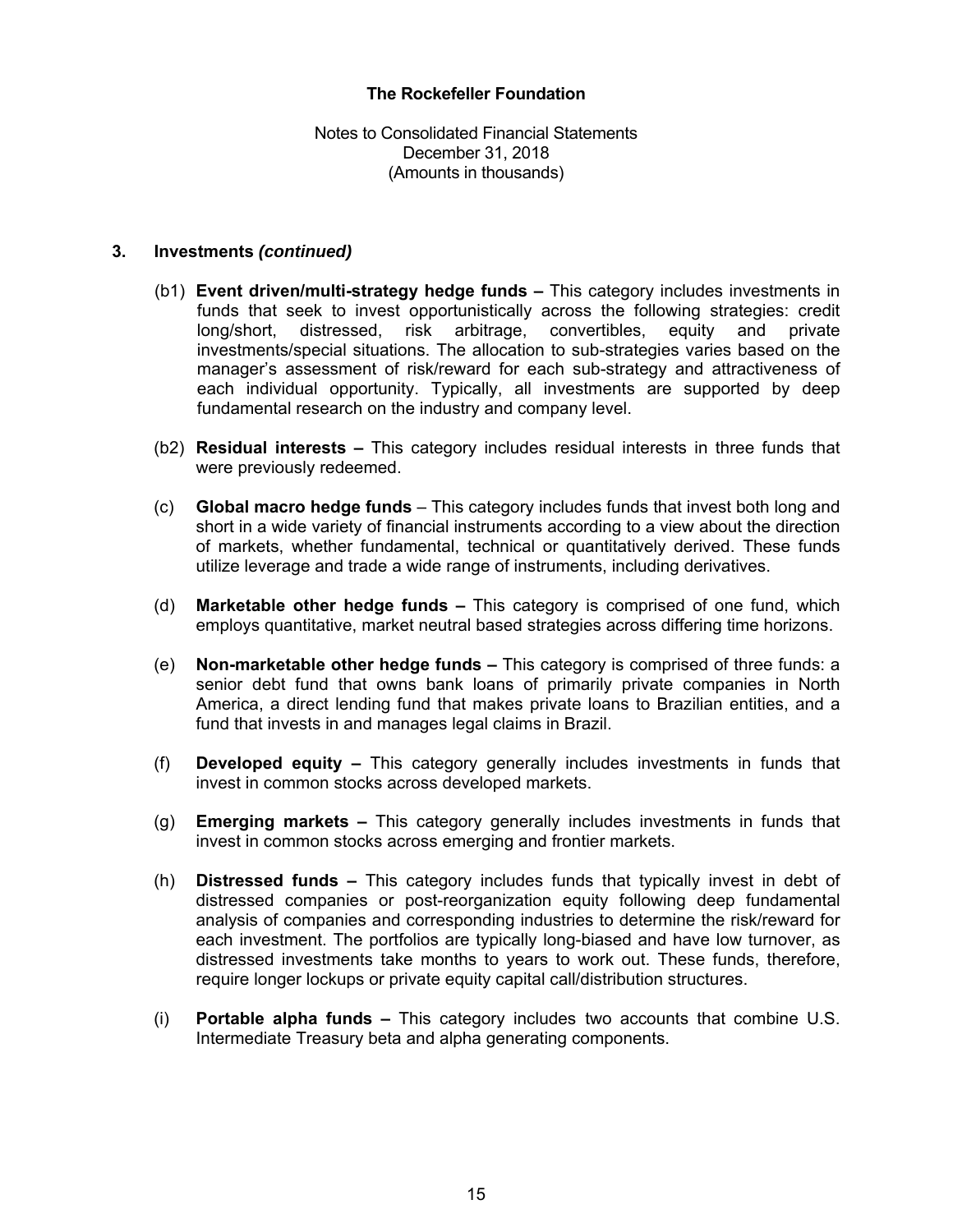Notes to Consolidated Financial Statements December 31, 2018 (Amounts in thousands)

#### **3. Investments** *(continued)*

- (j) **Private equity funds –** This category includes both buyout and venture capital funds. The Foundation invests into these funds via a partnership structure, and these funds then typically invest equity capital into a portfolio of private companies. Whereas buyout funds are usually characterized by control (ownership of 50% or greater), venture capital focuses more on early-stage, startup-type opportunities with potentially greater reward but also higher risk. These funds may invest in an array of companies, industries, sectors, countries and geographies. Realized distributions of capital from each fund will be received as the underlying investments of the funds are liquidated; final liquidations are estimated to occur within the next five to 10 years.
- (k) **Real estate funds –** This category includes real estate funds that invest in commercial real estate globally. Realized distributions of capital from each fund will be received as the underlying investments of the funds are liquidated. Final liquidations are estimated to occur within the next five to 10 years.
- (l) **Resource funds –** This category includes natural resource related private equity funds that primarily invest in the energy sector. Realized distributions of capital from each fund will be received as the underlying investments of the funds are liquidated; final liquidations are estimated to occur within the next five to 15 years.
- (m) **Relative value hedge fund** This category includes one fund that utilizes an investment strategy that seeks to take advantage of price differentials between related financial instruments, such as stocks and bonds, by simultaneously buying and selling the different securities—thereby allowing investors to potentially profit from the "relative value" of the two securities. This strategy invests across global markets, with a focus on structured credit, corporate credit, interest rates and currencies.

#### **4. Liquidity and Availability of Resources**

The Foundation's financial assets and resources available to meet cash needs for general expenditures within one year of the date of the consolidated statements of financial position were as follows for December 31, 2018:

| Cash and cash equivalents<br>S<br>Redemptions, dividends, interest, and other receivables<br>4,362,636<br><b>Investments</b><br>Total Financial Assets<br>4.377.379<br>Less: |             |
|------------------------------------------------------------------------------------------------------------------------------------------------------------------------------|-------------|
|                                                                                                                                                                              | 14.244      |
|                                                                                                                                                                              | 499         |
|                                                                                                                                                                              |             |
|                                                                                                                                                                              |             |
|                                                                                                                                                                              |             |
| Illiquid investments                                                                                                                                                         | (2,249,187) |
| Receivables/security deposits                                                                                                                                                | (111)       |
| Financial Assets Available to Meet Cash Needs for General Expenditure Within One Year<br>\$2,128,082                                                                         |             |

 As part of the Foundation's liquidity management strategy, the Foundation structures its financial assets to be available as its grant payments and other general liabilities come due. The withdrawals are adjusted based on the grants to be disbursed and other factors affecting available cash such as capital calls on investments, investment income and capital distributions, general operating expenses, program costs and other factors affecting available cash. The Foundation also maintains two lines of credit for \$200 million with a bank that can be drawn upon as needed during the year.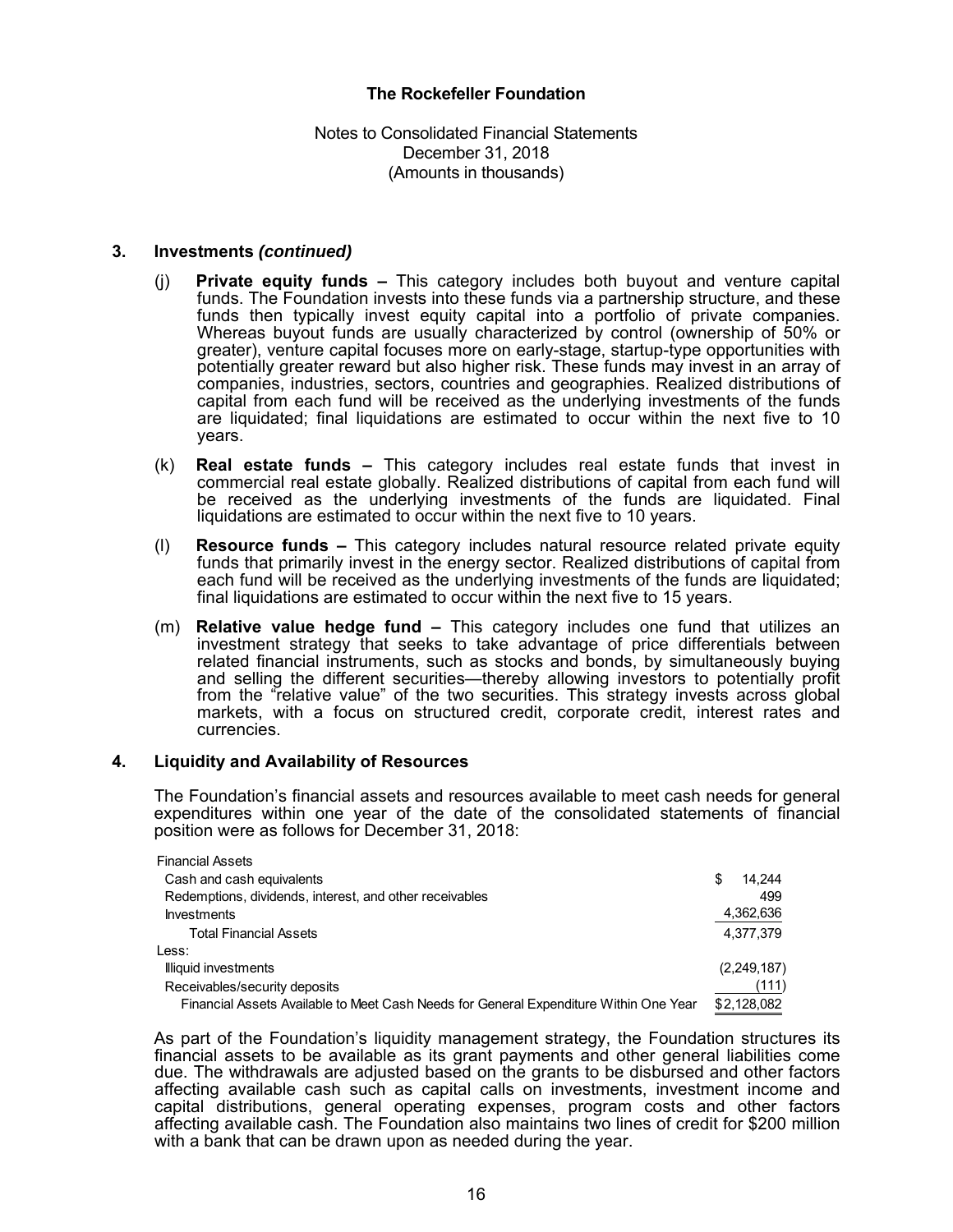Notes to Consolidated Financial Statements December 31, 2018 (Amounts in thousands)

#### **5. Derivative Financial Instruments**

Derivative Financial Instruments "Derivatives" used by the Foundation are contracts that derive their value from changes in values of underlying securities, typically, stocks, bonds or other assets. The Foundation directly invests in futures on U.S. Treasury bonds. The U.S. Treasury futures are purchased or sold at minimum transaction cost to adjust desired asset mix. The Foundation also invests in forward contracts to hedge against foreign currency exchange rate risk for its foreign currency denominated assets and liabilities that may result from adverse foreign currency fluctuations against the U.S. dollar.

The Foundation's assets include the initial margin and unrealized gains and losses of the derivative contracts purchased and sold by the Foundation. Fair values of the Foundation's derivative financial instruments generally are determined by quoted market prices. Also, within the Foundation's alternative investments, managers may create additional exposure for the Foundation through short sales of securities, and trading in futures and forward contracts, options, swaps and other derivatives products. However, the Foundation's exposure to derivatives held by its limited partnership investments is restricted to its contributed and committed capital to those limited partnerships.

The full market risk and credit risk of derivative financial instruments are associated with their underlying contract amounts or "notional values" in addition to their fair values. Market risk represents potential loss from the decrease in the value of these financial instruments. Credit risk represents potential loss from possible nonperformance by the counterparties of their contracts.

Upon entering into a derivative contract, the Foundation deposits and maintains as collateral such initial margin as required by the exchange on which the transaction is traded. Pursuant to the contract, the Foundation is to receive from, or pay to, the broker an amount of cash equal to the daily fluctuation in the value of the contract, also known as the variation margin. The Foundation records daily fluctuations in the variation margin account as realized gains and losses. At December 31, 2018 and 2017, (\$913) and \$712 was (due from) on deposit with the brokers as collateral for margin requirements on futures, which is included in investments as either U.S. and other government obligations or corporate obligations.

The following table identifies the fair value amounts of derivative instruments included in the consolidated statements of financial position, categorized by primary underlying risk, at December 31. The following table also identifies the net gain and loss amounts included in net realized gain and unrealized (depreciation) appreciation on investments in the consolidated statements of activities, categorized by primary underlying risk for the years ended December 31:

|                                                                             | 2018                             |                                    |                                 |                                 | 2017                             |                                    |                                   |                                      |  |  |
|-----------------------------------------------------------------------------|----------------------------------|------------------------------------|---------------------------------|---------------------------------|----------------------------------|------------------------------------|-----------------------------------|--------------------------------------|--|--|
| Primary underlying risk                                                     | Notional<br>Derivative<br>Amount | Number of<br>contracts<br>(actual) | Amount of<br>unrealized<br>gain | Amount of<br>realized<br>(loss) | Notional<br>Derivative<br>Amount | Number of<br>contracts<br>(actual) | Amount of<br>unrealized<br>(loss) | Amount of<br>realized<br>gain (loss) |  |  |
| Interest rate<br>US Treasury Bond Futures<br>Foreign currency exchange rate | \$120.919                        | 754                                | 1.500<br>\$                     | \$ (2,472)                      | \$116.139                        | 747                                | (418)<br>\$                       | 121                                  |  |  |
| Forward contracts                                                           |                                  |                                    |                                 |                                 |                                  |                                    |                                   | (361)                                |  |  |
| Total derivative assets                                                     | \$120,919                        |                                    | .500                            | \$(2,472)                       | \$116,139                        |                                    | (418)                             | (240)                                |  |  |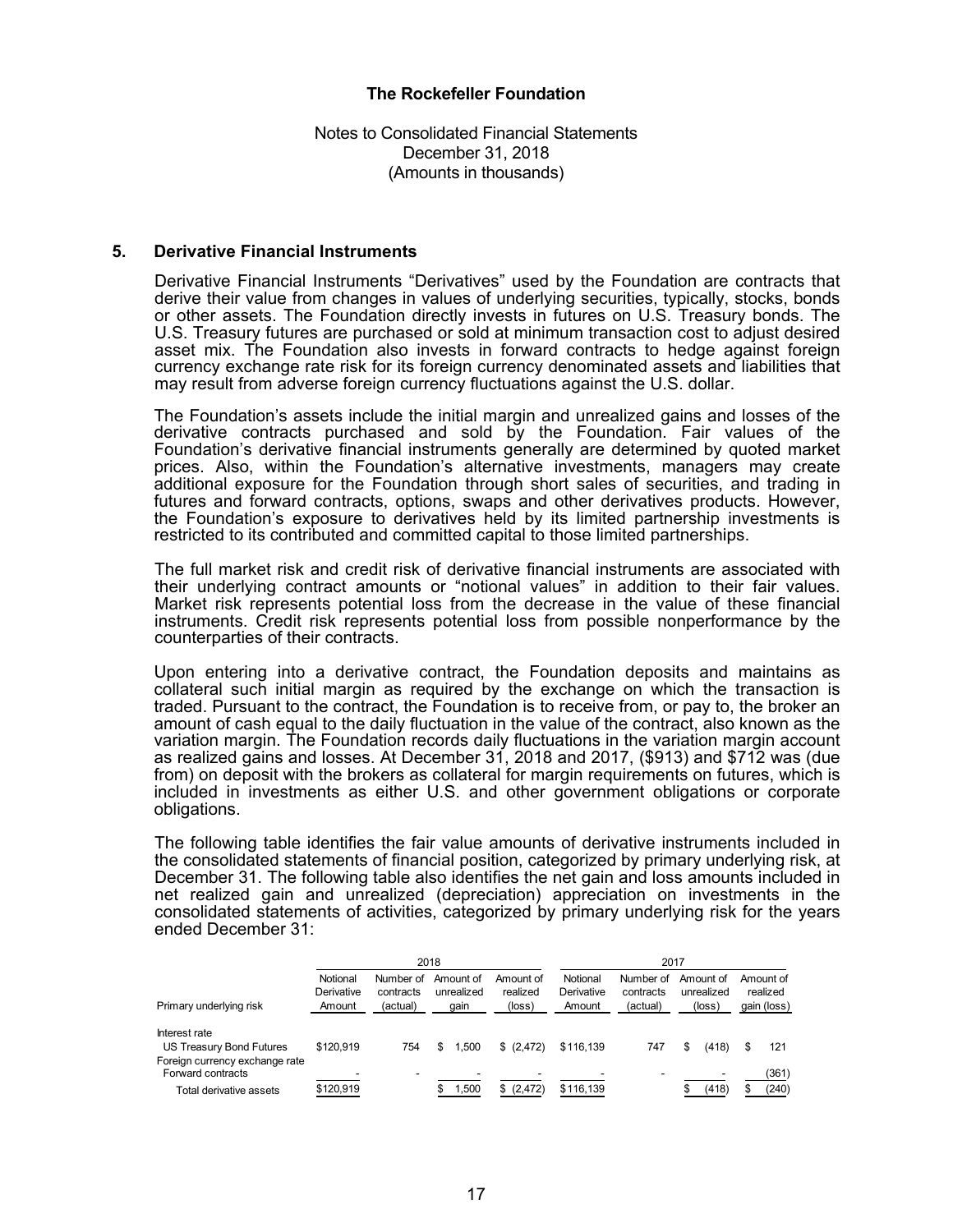Notes to Consolidated Financial Statements December 31, 2018 (Amounts in thousands)

#### **5. Derivative Financial Instruments** *(continued)*

The futures are classified as Level 1 within the portable alpha classification in the fair value hierarchy and the forwards are classified as Level 1 within the developed equity classification in the fair value hierarchy.

#### **6. Program Related Investments**

The Foundation has unfunded PRI commitments totaling \$9.9 and \$6.9 million at December 31, 2018 and 2017. PRIs are classified as Level 3 within the fair value hierarchy. The following tables include a roll forward of the PRIs for the years ended December 31:

|                           | 2018              | 2017              |
|---------------------------|-------------------|-------------------|
|                           | <b>Fair Value</b> | <b>Fair Value</b> |
| Balance, January 1        | \$24,718          | \$23,084          |
| New investments           | 9,968             | 5,874             |
| Repayments                | (2,304)           | (1,888)           |
| Write-off of impaired PRI |                   | (2,352)           |
| Balance, December 31      | \$32,382          | \$24,718          |

# **7. Property, Furniture, Fixtures and Equipment**

At December 31, property, furniture, fixtures and equipment, net included the following:

|                                                | 2018     | 2017     |
|------------------------------------------------|----------|----------|
| Condominium interest in 420 Fifth Avenue       | \$16,471 | \$16,471 |
| Condominium improvements                       | 14,012   | 13,975   |
| Furniture, fixtures, and equipment             | 18,112   | 16,916   |
|                                                | 48,595   | 47,362   |
| Less accumulated depreciation and amortization | 39,133   | 36,528   |
|                                                | \$9,462  | \$10,834 |

During 2018 and 2017, approximately \$205 and \$199 of depreciation expense was allocated to investment expenses.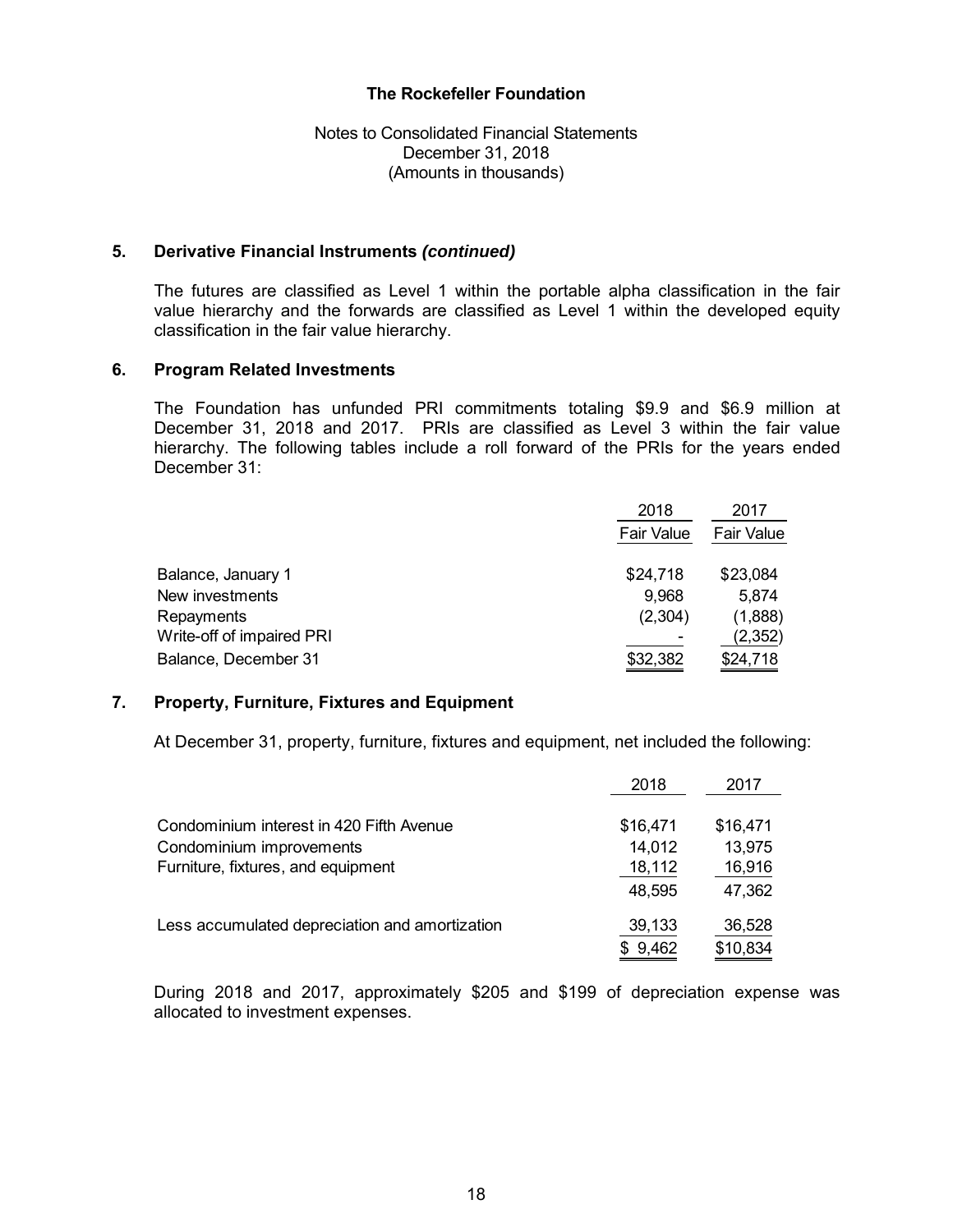Notes to Consolidated Financial Statements December 31, 2018 (Amounts in thousands)

# **8. Pensions and Other Post-Retirement Benefits**

The Foundation maintains a defined benefit pension plan (the "Plan") for regular salaried employees who were at least 21 years old and have completed one year of service or had attained the age of 40 prior to July 1, 2000. As of July 1, 2000, the Plan was closed to new employees and to employees hired prior to July 1, 2000, who did not meet the eligibility requirements.

Effective December 31, 2012, the Plan was amended such that Plan benefits were frozen and further accruals of benefits have ceased as of that date. Participants affected by the freeze (18) were eligible to receive a basic contribution under The Retirement Savings Plan for the Employees of the Rockefeller Foundation (the "Retirement Savings Plan") effective January 1, 2013.

The Plan provides retirement benefits based on years of service and final average pay, with benefits after retirement subject to increase under a cost-of-living augmentation formula. The Foundation makes annual contributions to the Plan, as needed, based on actuarial calculations, in amounts sufficient to meet the minimum funding requirements pursuant to the Employee Retirement Income Security Act of 1974. Plan assets are invested in a diversified portfolio of equities, fixed income securities and hedge funds.

In 2000, the Foundation enhanced its 401(k) plan to create the Retirement Savings Plan. Foundation contributions are now made to equal 13% of compensation plus a dollar-fordollar match of up to an additional 2% of base compensation contributed on a pretax basis by employees up to the compensation cap.

In 2000, then current members of the Plan had the option of remaining in the combined retirement plan consisting of the defined benefit pension plan and the former 401(k) Trustee Savings Plan or moving to the new Retirement Savings Plan. Employees can make additional unmatched pretax contributions which, when combined with employee contributions that are matched, cannot exceed the maximum pretax contribution limit of \$19, or for employees who have attained age 50, \$25. All contributions are credited to the participants' accounts. The Foundation's contributions to the Retirement Savings Plan were \$2.4 million in 2018 and \$2.5 million in 2017.

Locally hired staff in the Foundation's foreign offices participate in retirement plans and/or provident funds or other plans that conform to local customs, conditions or law.

The Foundation provides certain health care and life insurance benefits ("Other Post-Retirement Benefits") for retired employees. Employees are eligible for these benefits when they meet the criteria for retirement under the Foundation's pension plan. This plan has a cost sharing feature, which totaled \$226 and \$221 for 2018 and 2017, respectively. The Foundation accrues the expected cost of providing postretirement benefits over the years that employees render service and pays this portion of the cost of retiree health care benefits.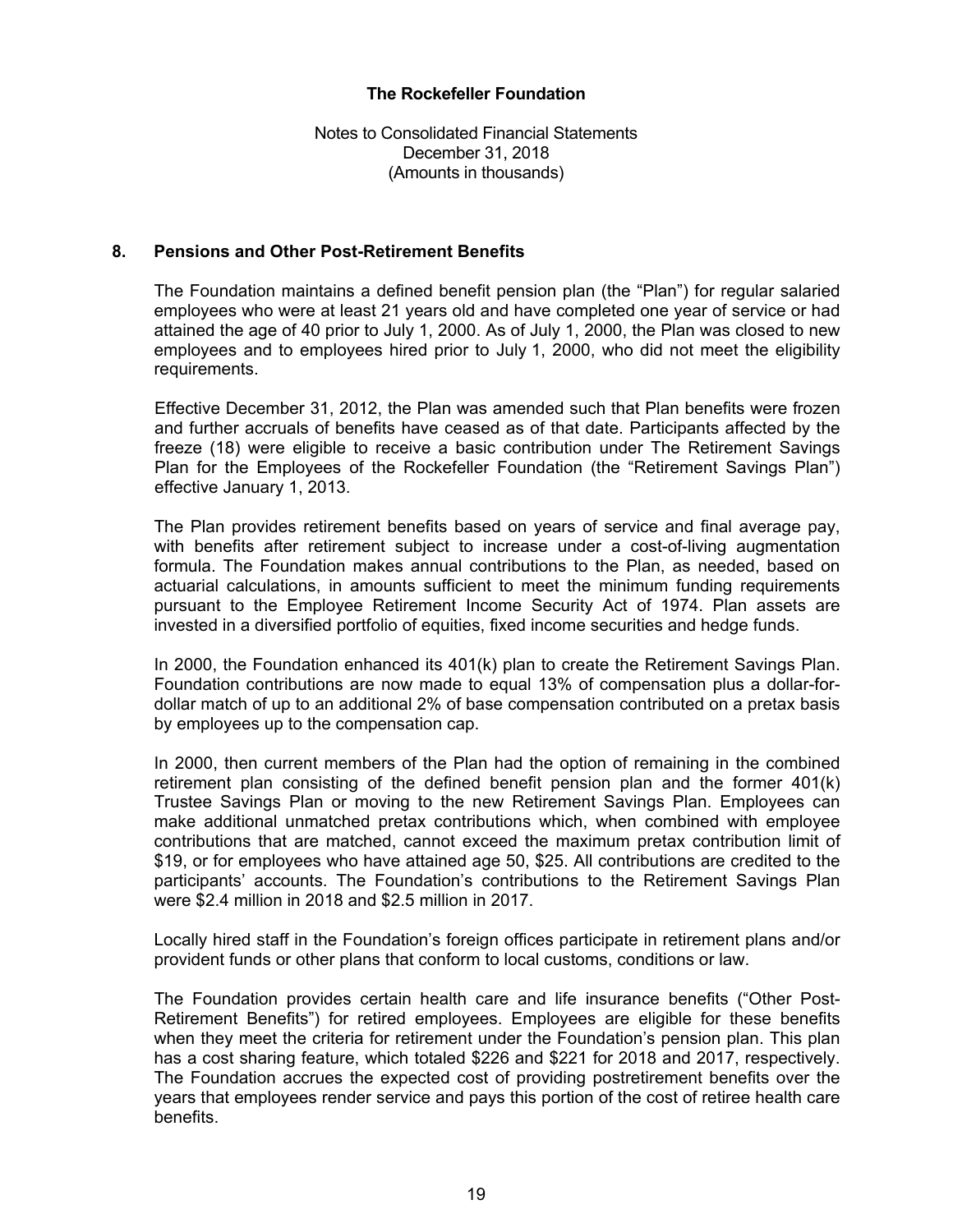# Notes to Consolidated Financial Statements December 31, 2018 (Amounts in thousands)

#### **8. Pensions and Other Post-Retirement Benefits** *(continued)*

Information as of and for the years ended December 31, regarding the Foundation's defined benefit plans is as follows:

|                                                 |                         |                | <b>Other Post-retirement</b> |             |
|-------------------------------------------------|-------------------------|----------------|------------------------------|-------------|
|                                                 | <b>Pension Benefits</b> |                | <b>Benefits</b>              |             |
|                                                 | 2018                    | 2017           | 2018                         | 2017        |
|                                                 |                         |                |                              |             |
| Projected benefit obligation                    | \$72,614                | \$80,572       | \$21,404                     | \$21,968    |
| Fair value of plan assets                       | 94,798                  | 102,168        |                              |             |
| <b>Funded Status</b>                            | \$22,184                | \$ 21,596      | \$ (21, 404)                 | \$(21,968)  |
|                                                 |                         |                |                              |             |
| Service cost                                    | \$                      | \$             | \$<br>939                    | \$<br>866   |
| Interest cost                                   | 2,829                   | 3,175          | 807                          | 797         |
| Expected return on assets                       | (5, 725)                | (6,626)        |                              |             |
| Amortization of prior (credit)                  |                         |                | (629)                        | (751)       |
| Amortization of actuarial losses                | 1,695                   | 1,982          | 114                          |             |
| Net Periodic (Credit) Cost                      | (1,201)<br>\$           | \$<br>(1, 469) | \$<br>1,231                  | \$<br>912   |
|                                                 |                         |                |                              |             |
| Components of Other Changes in Net Assets       |                         |                |                              |             |
| Actuarial (gains) losses arising in period      | 2,308<br>\$             | (4,243)<br>\$  | \$<br>(1,450)                | 2,175<br>\$ |
| Amortization of prior service credit            |                         |                | 629                          | 751         |
| Amortization of prior service cost              |                         |                |                              |             |
| Amortization of actuarial losses                | (1,695)                 | (1,982)        |                              |             |
| Other Change in Net Assets                      | 613<br>\$               | \$<br>(6,225)  | \$<br>(821)                  | \$<br>2,926 |
|                                                 |                         |                |                              |             |
| Accumulated benefit obligation                  | \$72,614                | \$80,572       | \$21,404                     | \$21,968    |
|                                                 |                         |                |                              |             |
| Amount recognized in the statement of financial |                         |                |                              |             |
| position - prepaid benefit (accrued) cost       | 22,184                  | 21,596         | (21, 404)                    | (21,968)    |
|                                                 |                         |                |                              |             |
| <b>Employer contributions</b>                   |                         |                | 974                          | 884         |
|                                                 |                         |                |                              |             |
| Benefits paid                                   | 4,975                   | 4,855          | 974                          | 884         |

The table below reflects the amounts recognized within net assets arising from the Plan and Other Post-Retirement Benefits at December 31, 2018 and 2017 that have not yet been recognized in net periodic benefit cost and the portion of such amounts that are expected to be recognized in net periodic benefit cost during the year ending December 31, 2019.

|                                            |                                     | <b>Pension Benefits</b> |                                      |                                           | Other Post-retirement Benefits |                     |
|--------------------------------------------|-------------------------------------|-------------------------|--------------------------------------|-------------------------------------------|--------------------------------|---------------------|
|                                            | 2019                                | 2018                    | 2017                                 | 2019                                      | 2018                           | 2017                |
| Actuarial losses<br>Prior service (credit) | \$1.774<br>$\overline{\phantom{0}}$ | \$43.572                | \$42,959<br>$\overline{\phantom{0}}$ | - \$<br>$\overline{\phantom{a}}$<br>(623) | \$1.591<br>(2.945)             | \$ 3.041<br>(3,574) |
|                                            | \$ 1,774                            | \$43,572                | 42,959<br>\$.                        | (623)                                     | \$(1,354)                      | (533)               |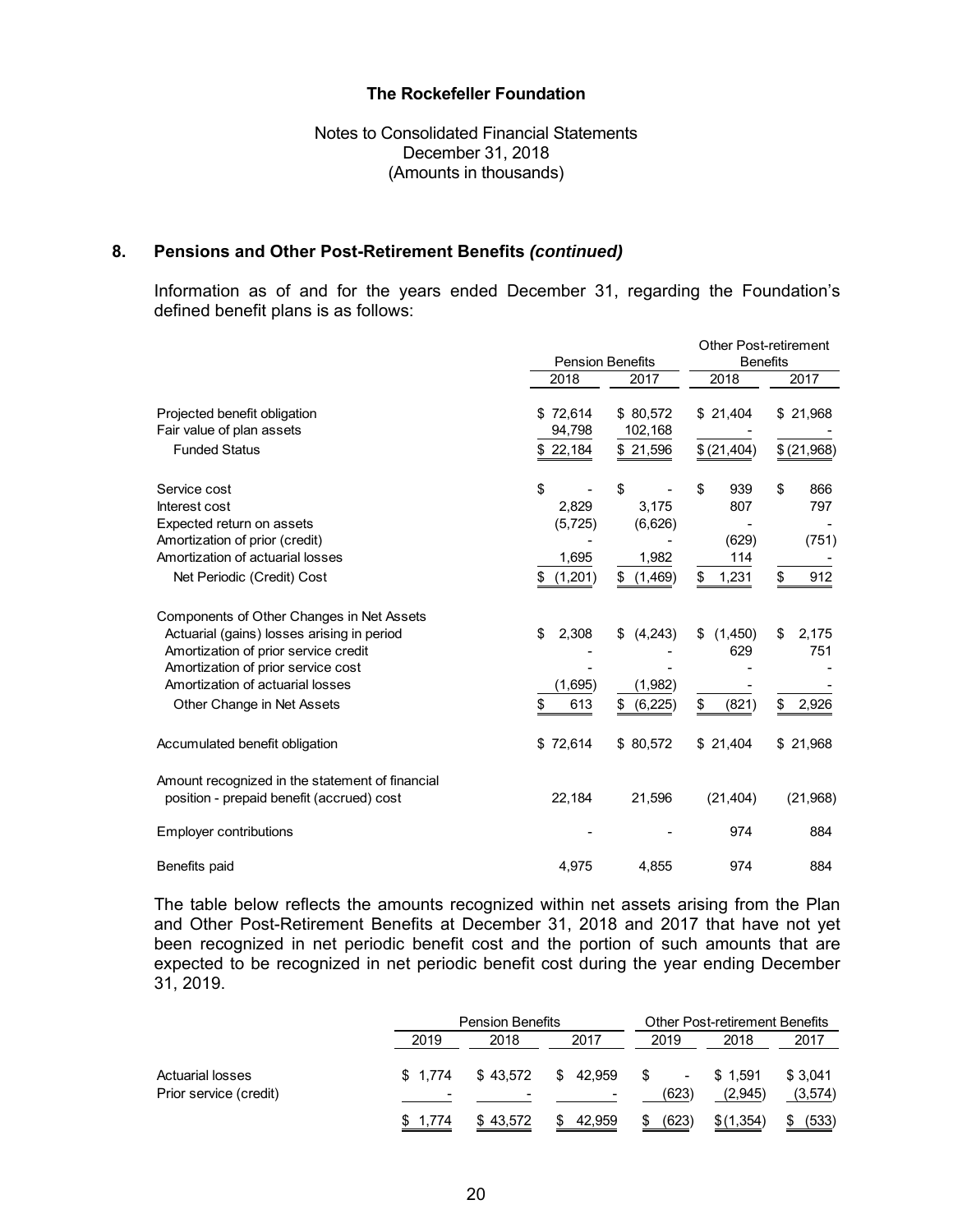# Notes to Consolidated Financial Statements December 31, 2018 (Amounts in thousands)

# **8. Pensions and Other Post-Retirement Benefits** *(continued)*

Weighted-average assumptions used to determine benefit obligations at December 31 are as follows:

|                               |       |                         |       | <b>Other Post-retirement</b> |
|-------------------------------|-------|-------------------------|-------|------------------------------|
|                               |       | <b>Pension Benefits</b> |       | <b>Benefits</b>              |
|                               | 2018  | 2017                    | 2018  | 2017                         |
| Discount rate                 | 4.30% | 3.66%                   | 4.30% | 3.66%                        |
| Rate of compensation increase | N/A   | N/A                     | 4.00% | 4.00%                        |

Weighted-average assumptions used to determine net periodic benefit cost for the years ending December 31 are as follows:

|                                          |       |                         |       | <b>Other Post-retirement</b> |
|------------------------------------------|-------|-------------------------|-------|------------------------------|
|                                          |       | <b>Pension Benefits</b> |       | <b>Benefits</b>              |
|                                          | 2018  | 2017                    | 2018  | 2017                         |
| Discount rate                            | 3.66% | 4.16%                   | 3.66% | 4.16%                        |
| Expected long-term return on plan assets | 5.75% | 7.25%                   | N/A   | N/A                          |
| Rate of compensation increase            | N/A   | N/A                     | 4.00% | 4.00%                        |

The overall expected long-term rate of return on assets assumption was determined based on historical returns (without adjustment) for each asset class.

Assumed health care cost trend rates at December 31 are as follows:

|                                                    | 2018 | 2017 |
|----------------------------------------------------|------|------|
| Health care cost trend rate assumed for next year  | ი 5% | 7 በ% |
| Rate to which the cost trend rate is assumed to    |      |      |
| decline (the ultimate trend rate)                  | 5%   | 5%   |
| Year that the rate reaches the ultimate trend rate | 2025 | 2025 |

Assumed health care cost trend rates have a significant effect on the amounts reported for the health care plans. A one-percentage-point change in assumed health care cost trend rates would have the following effects:

|                                               | Point | Point             |
|-----------------------------------------------|-------|-------------------|
|                                               |       | Increase Decrease |
| Effect on total of service and interest costs |       | $$394$ $$(296)$   |
| Effect on postretirement benefit obligation   | 3.777 | (2,974)           |

The investment policy of the Pension Plan is generally to invest the Plan's assets in the ratio of 30% in equities and 70% in fixed income and cash to minimize the risk that the Plan becomes underfunded. Some of the Plan's investment managers have been selected from among the endowment's managers to achieve savings on asset based management fees and to garner the benefits of consolidated risk management and oversight.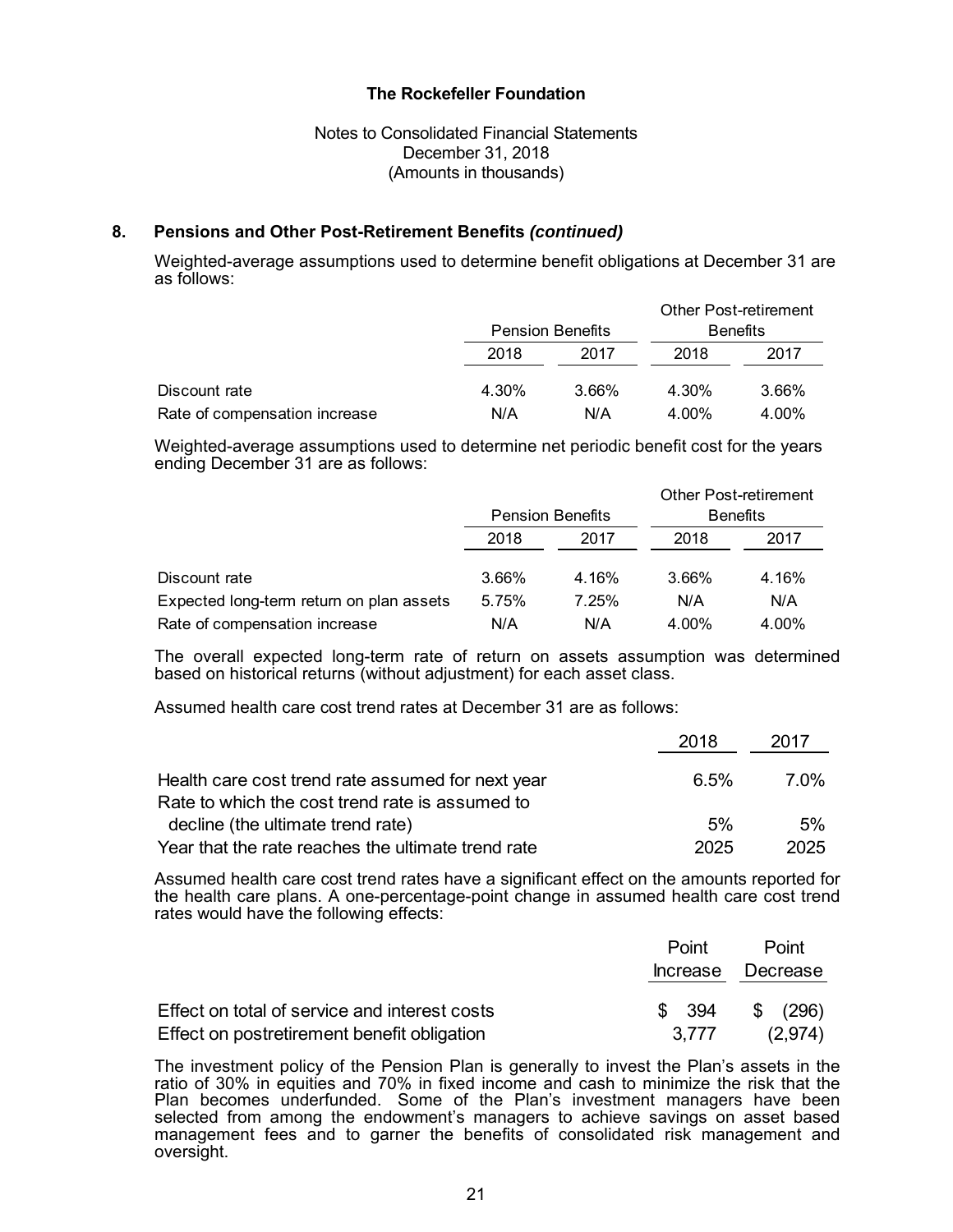# Notes to Consolidated Financial Statements December 31, 2018 (Amounts in thousands)

### **8. Pensions and Other Post-Retirement Benefits** *(continued)*

The following are the major categories of retirement plan assets at fair value as of December 31 grouped by the fair value hierarchy, for those investments subject to categorization within such hierarchy:

|                                         |             | 2018             |              |
|-----------------------------------------|-------------|------------------|--------------|
|                                         |             | Other            |              |
|                                         |             | Investments      |              |
|                                         |             | Measured at      |              |
|                                         |             | <b>Net Asset</b> |              |
|                                         | Level 1     | Value (*)        | Total        |
| Cash equivalents<br><b>Equity funds</b> | \$<br>8,863 | \$               | 8,863<br>\$  |
| Domestic equity funds                   |             | 17,052           | 17,052       |
| International equity funds              |             | 12,749           | 12,749       |
| Fixed income index funds                |             |                  |              |
| Domestic fixed income funds             |             | 56,039           | 56,039       |
| Subtotal                                | 8,863<br>\$ | 85,840<br>\$     | 94,703       |
| Due from broker for investment sold     |             |                  | 95           |
| <b>Total</b>                            |             |                  | 94,798<br>\$ |
|                                         |             | 2017             |              |
|                                         |             | Other            |              |
|                                         |             | Investments      |              |
|                                         |             | Measured at      |              |
|                                         |             | <b>Net Asset</b> |              |
|                                         | Level 1     | Value (*)        | Total        |
| Cash equivalents<br><b>Equity funds</b> | 8,064<br>\$ | \$               | \$<br>8,064  |
| Domestic equity funds                   |             | 23,770           | 23,770       |
| International equity funds              |             | 15,450           | 15,450       |
| Fixed income index funds                |             |                  |              |
| Domestic fixed income funds             |             | 46,841           | 46,841       |
| Hedge funds                             |             | 4,277            | 4,277        |
| Subtotal                                | \$<br>8,064 | \$<br>90,338     | 98,402       |
| Due from broker for investment sold     |             |                  | 3,766        |
| Total                                   |             |                  | \$102,168    |

(\*) As discussed in Note 2, investments that are measured using the practical expedient are not classified within the fair value hierarchy.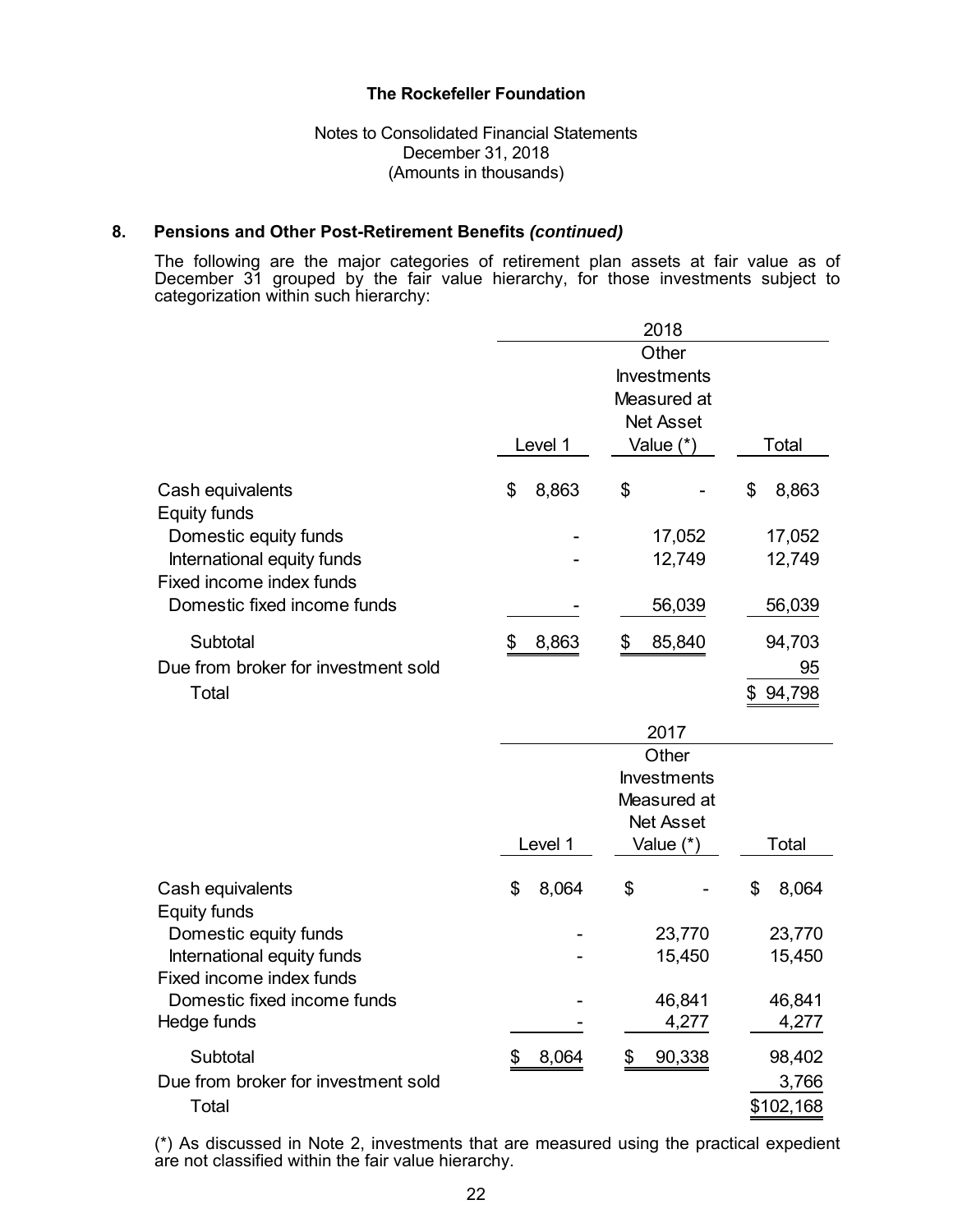# Notes to Consolidated Financial Statements December 31, 2018 (Amounts in thousands)

# **8. Pensions and Other Post-Retirement Benefits** *(continued)*

A portion of the pension assets measured at NAV contain various redemption restrictions with required written notice. The following tables summarize the composition of such investments by the various redemption and lock-up provisions as of December 31:

|                                                                                             |                                  | 2018                                      |                                    |                         |
|---------------------------------------------------------------------------------------------|----------------------------------|-------------------------------------------|------------------------------------|-------------------------|
| <b>Investment Category</b>                                                                  | Fair Value                       | <b>Redemption Frequency</b>               | Redemption<br><b>Notice Period</b> | Unfunded<br>Commitments |
| Developed and emerging<br>markets equity funds (a)<br>Fixed income index funds (b)<br>Total | 29.801<br>\$<br>56,039<br>85,840 | Daily, monthly, and<br>quarterly<br>Daily | $1-60$ days<br>2 days              | \$                      |

- (a) This category includes investments in funds that invest in common stocks broadly across developed and emerging markets or in specific regions.
- (b) This category includes investments in passively managed trust funds that own U.S. Treasury bonds and TIPS.

## *Cash Flows*

Contributions—The Foundation does not anticipate making any contributions to its pension plan in 2019.

Estimated Future Benefit Payments*—*the following benefit payments, which reflect expected future service, as appropriate, are expected to be paid as follows:

|           |                 | Other           |
|-----------|-----------------|-----------------|
|           | Pension         | Post-retirement |
| Year      | <b>Benefits</b> | <b>Benefits</b> |
|           |                 |                 |
| 2019      | \$5,221         | \$<br>820       |
| 2020      | 5,205           | 890             |
| 2021      | 5,147           | 907             |
| 2022      | 5,122           | 943             |
| 2023      | 5,106           | 974             |
| 2024-2028 | 24,459          | 5,559           |
|           |                 |                 |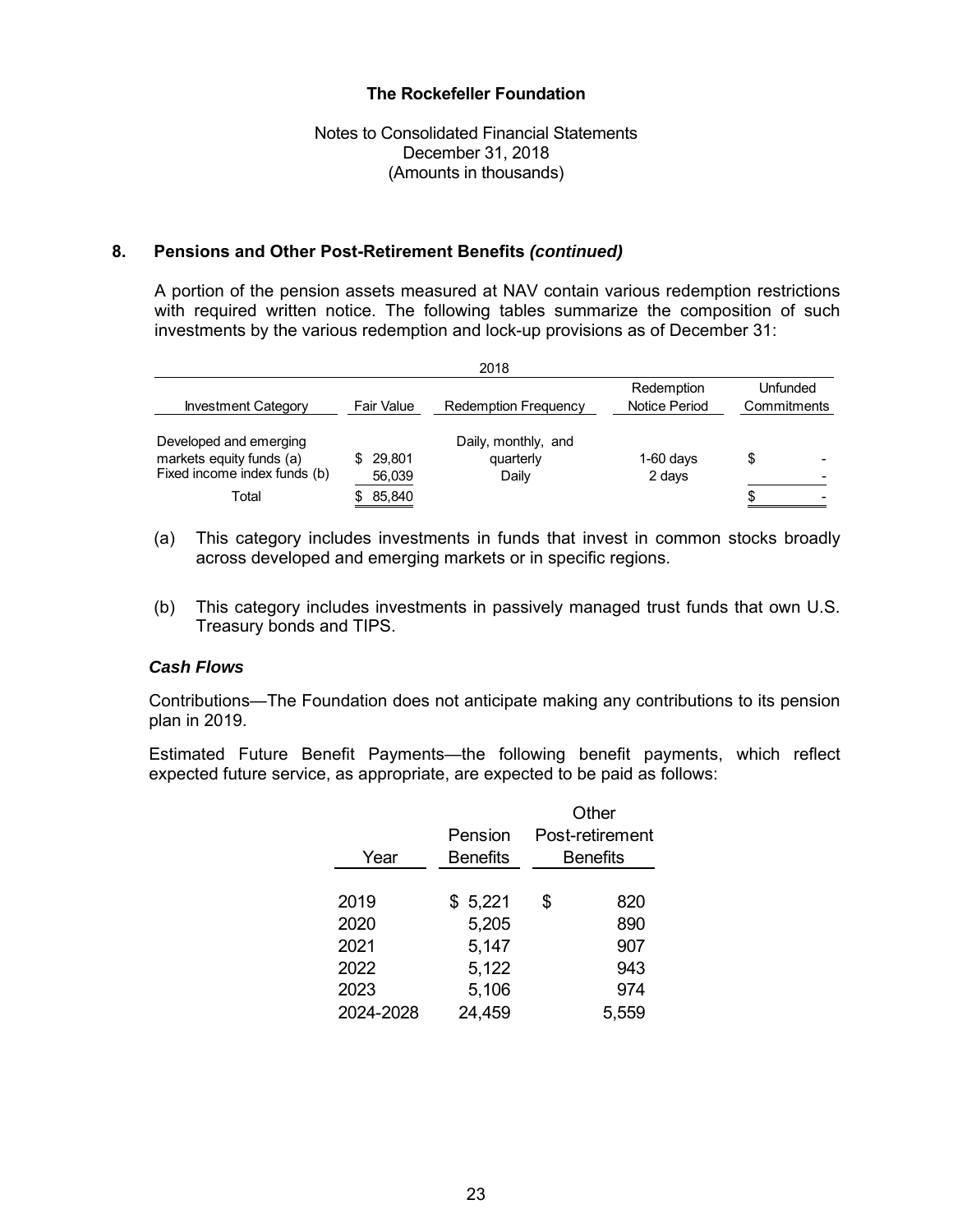# Notes to Consolidated Financial Statements December 31, 2018 (Amounts in thousands)

#### **9. Grants Payable**

The Foundation has entered into grant commitments with certain organizations. The following summarizes the changes in grants payable as of December 31:

|                      | 2018       | 2017       |
|----------------------|------------|------------|
| Balance, January 1   | \$129,914  | 95,988     |
| Additions            |            |            |
| Grants approved      | 97,900     | 200,566    |
| <b>Deductions</b>    |            |            |
| Grant payments       | (157, 549) | (152, 668) |
| Grants lapsed        | (1, 932)   | (13, 972)  |
| Balance, December 31 | 68,333     | 129,914    |

#### **10. Term Loan Payable and Interest Rate Swap Agreement**

During October 2011 the Foundation executed a term loan for \$20.8 million, the proceeds of which were used to redeem the outstanding principal and pay accrued interest on taxexempt term bonds issued by the Foundation. The term loan matures on October 13, 2023 and bears interest at a variable rate equal to the London Interbank Offered Rate ("LIBOR") plus 1.53%. As of December 31, 2018, principal payments due under the term loan are payable as follows:

| Year  | Amount |       |  |
|-------|--------|-------|--|
| 2019  | \$     | 1,731 |  |
| 2020  |        | 1,731 |  |
| 2021  |        | 1,731 |  |
| 2022  |        | 1,731 |  |
| 2023  |        | 1,438 |  |
| Total |        | 8,362 |  |

The Foundation has entered into an interest rate swap agreement with an initial notional amount of \$20.8 million to mitigate interest rate risk associated with the variable rate on the term loan. Under the terms of the swap agreement, the Foundation pays a fixed rate of 2.005% and receives a floating rate equal to the one month LIBOR rate (2.52% at December 31, 2018) on the notional amount (\$8.36 million at December 31, 2018).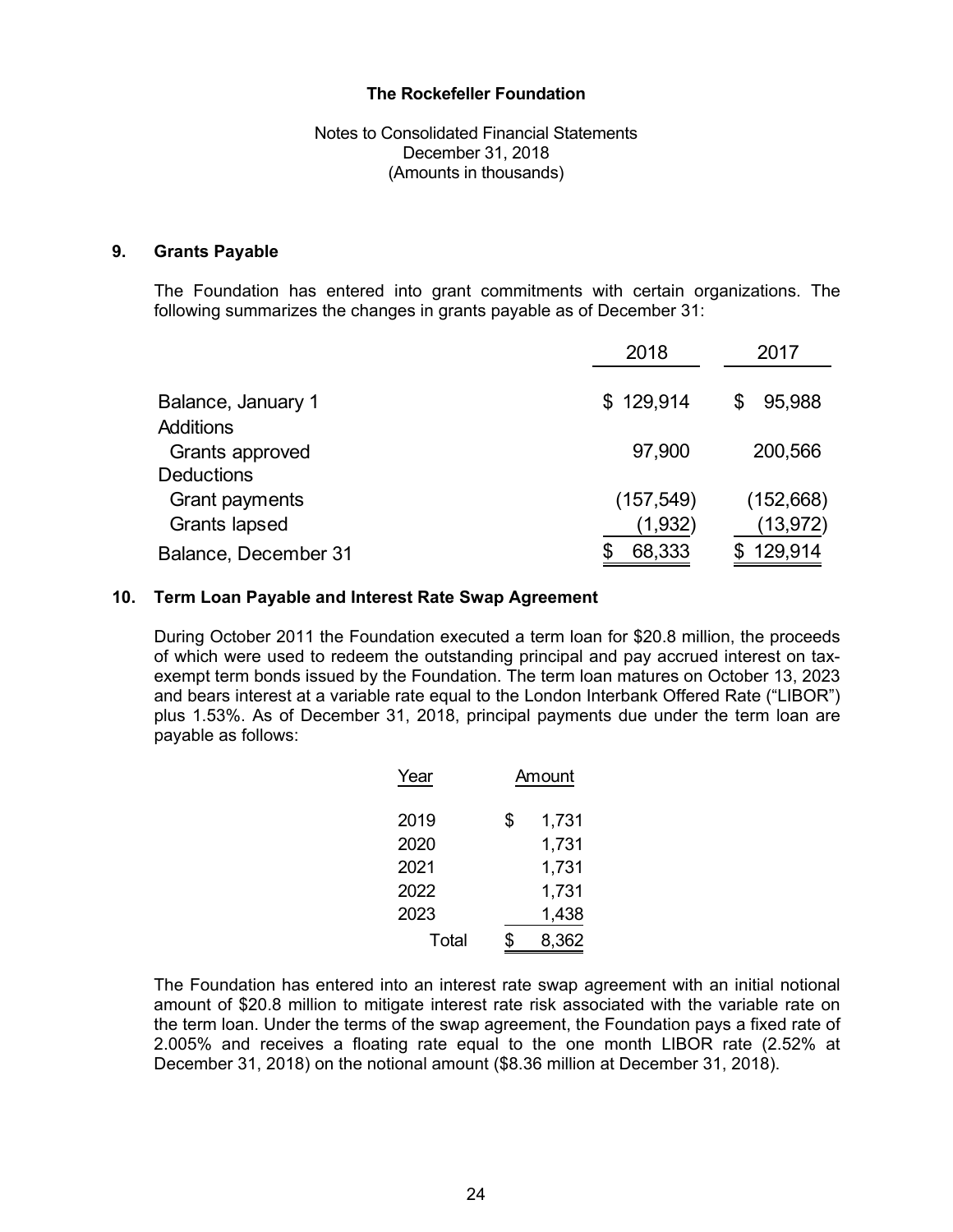Notes to Consolidated Financial Statements December 31, 2018 (Amounts in thousands)

### **10. Term Loan Payable and Interest Rate Swap Agreement** *(continued)*

At December 31, 2018 and 2017 the fair value of the interest rate swap was an asset of \$93 and \$12. The interest rate swap is classified as Level 2 within the fair value hierarchy.

The carrying value of any outstanding borrowing would approximate fair value since advances bear interest at floating rates.

### **11. Lines of Credit**

The Foundation has two unsecured lines of credit with a bank. One line is for \$100 million and expires on September 30, 2019 (364-day facility). The second line is also for \$100 million and expires on September 30, 2020 (two-year facility). There were no amounts outstanding as of December 31, 2018 and 2017. The agreements provide for a fee of 0.10% on the 364-day facility and 0.15% on the two-year facility on any unused portion of the lines. Subsequent to year end, the Foundation obtained a third line for credit of \$100 million. Interest is charged on borrowed funds as follows:

| Loan in a                       | Interest on the                                                                                                                                                   | Interest on the                                                                                                                                            |
|---------------------------------|-------------------------------------------------------------------------------------------------------------------------------------------------------------------|------------------------------------------------------------------------------------------------------------------------------------------------------------|
| <b>Principal Amount Of</b>      | 364-day facility                                                                                                                                                  | Two-year facility                                                                                                                                          |
| Less than \$500,000             | Higher of the Prime Rate<br>or the Adjusted One Month<br><b>LIBOR Rate</b>                                                                                        | Higher of the Prime Rate<br>or the Adjusted One Month<br><b>LIBOR Rate</b>                                                                                 |
| Equal to or exceeding \$500,000 | Either the bank's offered<br>money market rate, the<br>LIBOR Rate plus .40%, or<br>the higher of the Prime<br>Rate or the Adjusted One<br><b>Month LIBOR Rate</b> | Either the bank's offered<br>money market rate, the<br>LIBOR Rate plus .65%, or<br>the higher of the Prime<br>Rate or the Adjusted One<br>Month LIBOR Rate |

In addition, the Foundation must maintain a ratio of unrestricted liquidity to total indebtedness of no less than 1.00, tested annually.

### **12. Investment Risks and Uncertainties**

Alternative investments consist of non-traditional, non-readily marketable investments, some of which may be structured as offshore limited partnerships, hedge funds, real asset and private equity funds and common trust funds. The underlying investments of such funds, whether invested in stock or other securities, are generally not currently traded in a public market and may be subject to restrictions on resale. Values determined by investment managers and general partners of underlying securities that are thinly traded or not traded in an active market may be based on historical cost, appraisals, a review of the investees' financial results, financial condition and prospects, together with comparisons to similar companies for which quoted market prices are available or other estimates that require varying degrees of judgment.